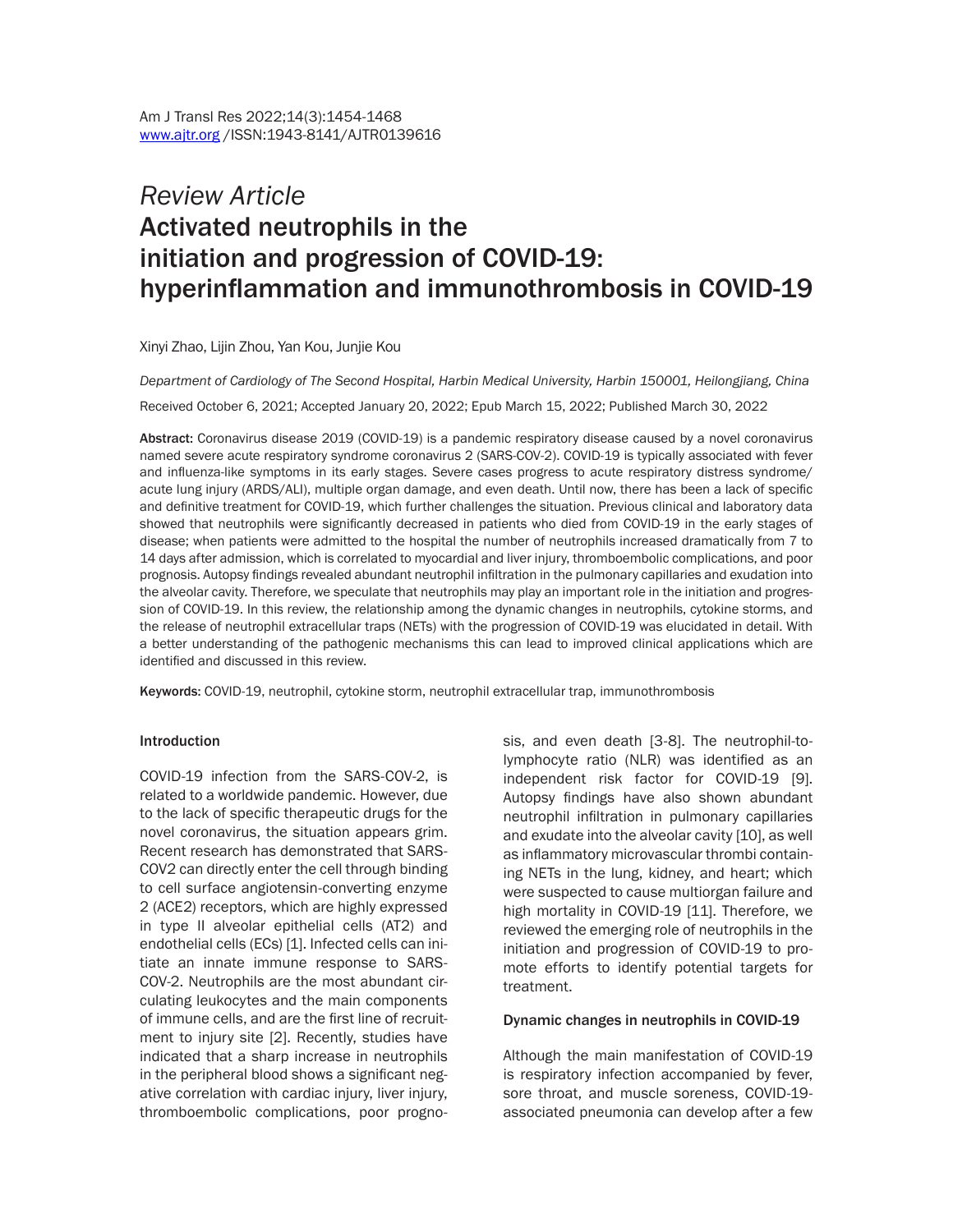

Figure 1. The clinical symptoms, manifestation and hematological findings of COVID-19. Although the main manifestation of COVID-19 caused by SARS-COV2 is a respiratory infection, accompanied by low grade fever, sore throat, and muscle soreness, COVID-19-associated pneumonia can develop after a few days, and severely ill patients can progress to ARDS/AIL accompanied by multiple organ dysfunction syndromes (MODS) including cardiovascular, kidney, liver, hematopoietic and immune system dysfunction, with severe thromboembolic complications. hsTnT, hypersensitive troponin; CK-MB, creatine kinase isoenzyme MB; BNP, brain natriuretic peptide; ALT, glutamic pyruvic transaminase; AST, glutamic aspartate aminotransferase; PT, prothrombin time; APTT, activated partial thromboplastin time; DVT, deep vein thrombosis; AT, arterial thrombosis; MVO, microvascular obstruction; DIC, diffusive intravascular coagulation.

days, and severely ill patients can progress to ARDS/ALI [12]. However, researchers have found that severe cases of COVID-19, can result in significant multiple organ dysfunction syndromes (MODS), including mainly respiratory, cardiovascular, gastrointestinal, nervous, hematopoietic and immune systems, with severe thromboembolic complications [13, 14] (Figure 1).

Through further analysis of clinical and laboratory data of patients with COVID-19, the number of neutrophils was found to be significantly higher in the most severe cases or non-survivors than in mild cases or survivors [7, 15]. In addition, polymorphonuclear leukocytes (PM-Ns), mainly PMN3, are hyporeactive in mild cases; however, neutrophils are hyperactivated in severe COVID-19 [11]. Approximately 7 to 14 days after the onset of initial symptoms, the clinical manifestations of COVID-19 in patients were more prominent, and the number of neutrophils, inflammatory mediators, and cytokines such as IL-1β, IL-6, and TNF-α increased significantly. Inflammatory indexes, including procalcitonin (PCT), lactic dehydrogenase (LDH), C-reactive protein (CRP), and ferritin, increased sharply [16]. Wu et al. found that increased neutrophils were negatively related to the progression of COVID-19-associated pneumonia in ARDS, with increased mortality, and poor prognosis [12]. In patients with complications of myocardial injury or liver injury, researchers have found that the increase in the number of neutrophils was correlated to markers of tissue injury, such as hypersensitive troponin (hsTnT) [3], glutamic pyruvic transaminase (ALT) and glutamic aspartate aminotransferase (AST) [17]. Additionally, in severely ill patients with myocardial injury or severe infec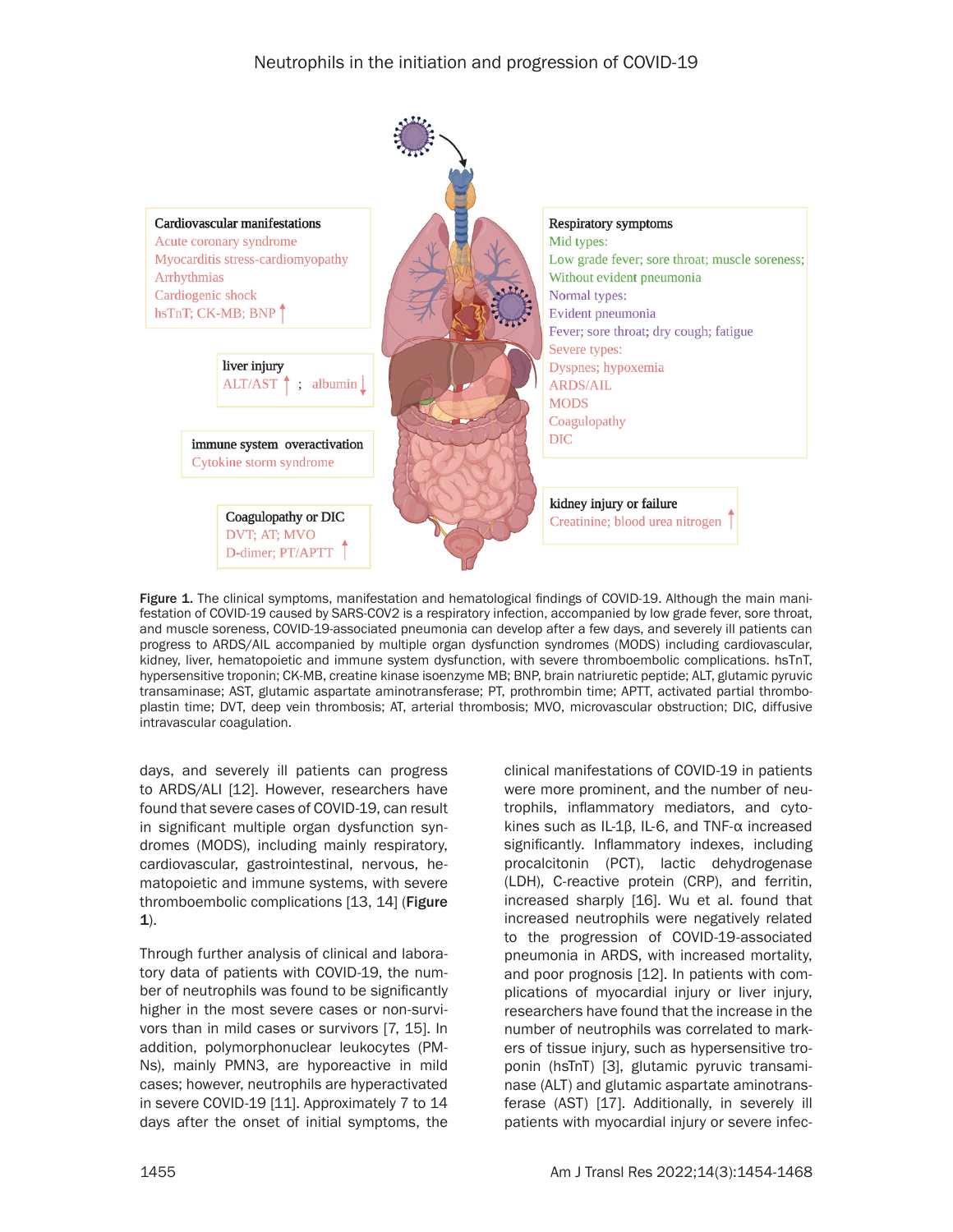tion, coagulation disorders are more common. Therefore, we can infer that neutrophils play an important role in the initiation and progression of COVID-19 and we review the possible pathogenesis to explore the potential clinical treatment of COVID-19.

## Neutrophils and ACE2

SARS-COV-2 enters the cell mainly through binding to ACE2 cell surface receptors and this reduces the cell surface ACE2 expression after infection [1]. ACE2 can inhibit neutrophil infiltration and pulmonary inflammation by reducing the activity of the signal transduction pathways and activation of transcription 3 (STAT3) to suppress the IL-17 signaling pathway [18]. Consequently, decreased ACE2 levels in infected alveolar epithelial cells further promotes the aggregation of neutrophils. In addition, ACE2 participates in the regulation of blood coagulation in healthy epithelial cells and vascular endothelial cells. The combination of SARS-COV-2 and the ACE2 receptor leads to cell damage, upregulates the expression of fibrinogen and tissue factor (TF), and inhibits the protein C system [19]. In addition, ACE2, an enzyme involved in the cleavage of angiotensin II to angiotensin 1-7 (Ang1-7), and the internalization and exfoliation of ACE2, results in the inactivation of the ACE2/Ang 1-7/Mas axis [20], promotes vasoconstriction and blood flow reduction, and aggravates hypoxemia.

## Neutrophil migration and function

Neutrophils play an essential role in the immune system. In the case of infection, pathogen-related molecular patterns (PAMPs), including lipopolysaccharide (LPS), lipoteichoic acid, deoxyribonucleic acid (DNA), ribonucleic acid (RNA) and protein, are released and recognized by the immune system. PAMPs can bind to, and be sensed by, a variety of pathogen recognition receptors (PRRs) and recruit neutrophils to the injury site for the first time. At the same time, the injured tissue can also release a series of damage-associated molecular patterns (DAMPs), promoting the proinflammatory response and driving neutrophil recruitment into injury sites [21, 22].

Studies have shown that the recruitment of neutrophils to the lung is a critical factor in the pathogenesis of ARDS/ALI [23]. Using RNA-Seq and high-resolution mass spectrometry, Overmyer and his colleagues found that neutrophil activation is closely related to COVID-19 status and severity [24]. In fact, one of the most recent studies has found that mature and activated neutrophil clusters (Neut1 and Neut2) become dominant in patients with COVID-19 ARDS, whereas neutrophils in patients with non-COV-ID ARDS (caused by bacterial pneumonia) display a more immature phenotypes with enrichment of Neut4 [25]. In addition, some studies have demonstrated the upregulation of chemokines and neutrophils in lung tissue and bronchoalveolar lavage fluid (BALF) of COVID-19 patients, which supports an immunopathological role for neutrophils [10, 26]. Circulating neutrophils activate and change their cytoskeletal structure with retention in the pulmonary capillary bed. Then, neutrophils pass through the postcapillary venule endothelial cells, through the lung interstitial region and epithelial cells, into the alveoli. Neutrophils migrate into the alveolar cavity, inducing epithelial injury and dysfunction, contributing to coagulation activation and fibrin deposition, macrophage activation, interstitial and alveolar edema, and exacerbating tissue dysfunction and the release of cytotoxic mediators. Damaged epithelium and endothelium further promote the development of alveolar edema and hypoxemia and aggravate the proinflammatory state. In addition, the release of neutrophil-derived proteases, and chemokines, can further promote neutrophil recruitment. Available studies indicate that cathepsin C inhibitors and CXCR2 antagonists could be potential therapeutic targets in COVID-19 [27, 28]. In animal models, neutrophil depletion, inhibition of critical chemokines and signaling molecules, or accelerated apoptosis were seen to shorten the lifespan of neutrophils which can improve oxygenation, suppress inflammation, or relieve inflammation [29]. However, the reverse migration of neutrophils may also promote the spread of pathogens, leading to SARS-COV-2 spreading [30].

## Cytokine storm

Cytokine storms, also known as inflammatory storms, refer to the phenomenon where the immune system is over activated when the body is infected with microorganisms or other severe stimuli, resulting in the rapid production of a variety of cytokines. Inflammation caused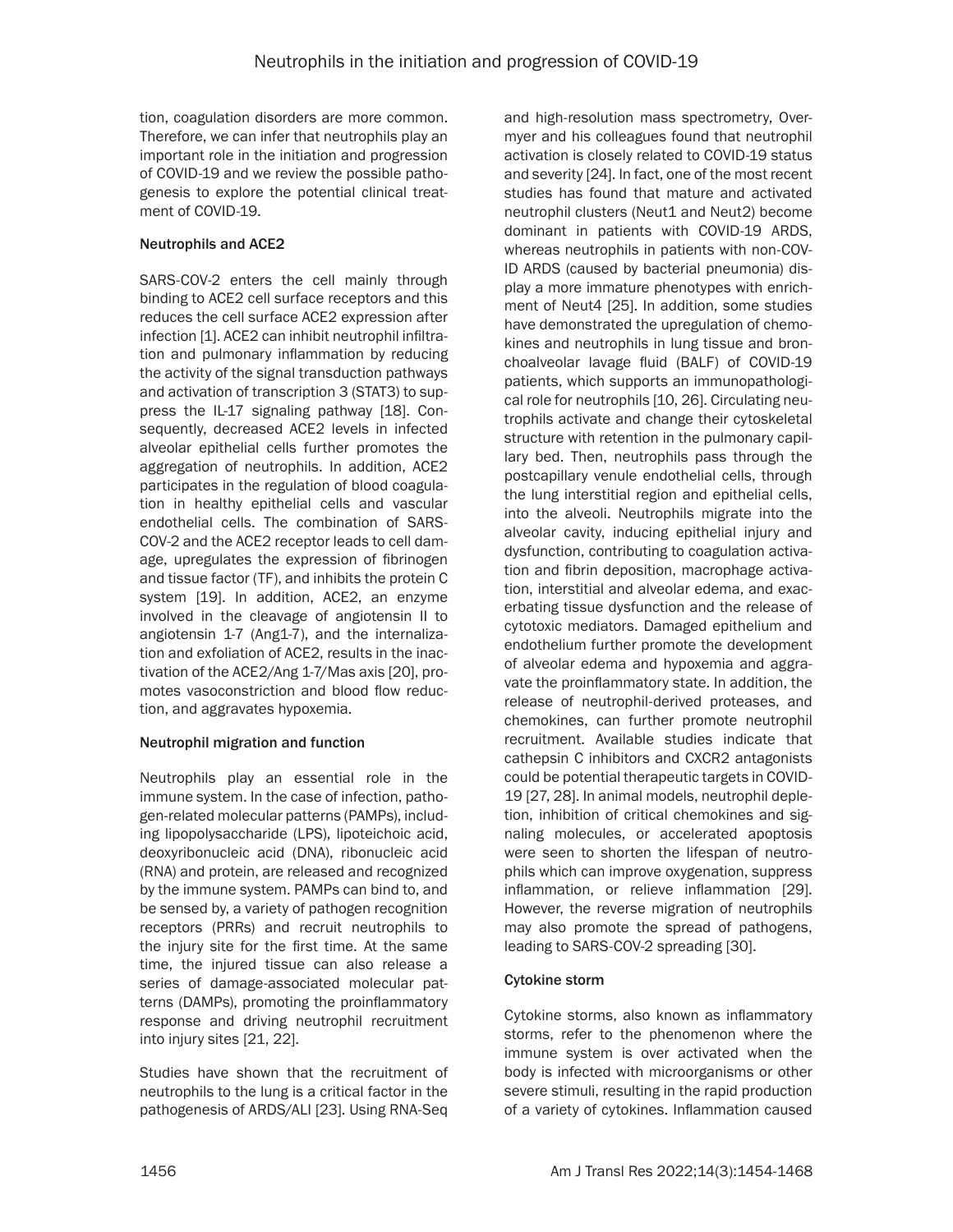by cytokine storms begins locally and spreads to the whole body through the circulation, resulting in a variety of diseases such as ARDS, sepsis, acute pancreatitis, and other ailments, and can even be life threatening [31-33]. For some COVID-19 patients who die due to severe hypoxia or MODS in the end-stage, cytokine storms are a potential risk factor for exacerbation. Studies have indicated that the plasma levels of IL-1β, IL-2, IL-6, IL-7, IL-10, granulocyte colony-stimulating factor (G-CSF), IFN-γ inducible protein 10 (IP-10), monocyte chemoattractant protein-1 (MCP-1), Myo-inositol-1-phosphate (MIP), and tumor necrosis factor-alpha (TNF-α) increased significantly in patients with severe COVID-19 and that these molecules peaked after respiratory failure [16, 34]. Out-ofcontrol cytokine storms will further exacerbate inflammation, leading to alveolar structure damage and endothelial dysfunction. Disrupted alveolar structure and the endothelial barrier worsen hypoxia and eventually progress to lifethreatening ARDS. Previous studies have shown that neutrophils also express NOD-, LRR- and pyrin domain-containing protein 3 (NLRP3) and are absent in melanoma 2 (AIM2) inflammatory components, which participate in the release of IL-1β. In contrast, the release of inflammatory factors can further promote neutrophil activation [35]. Additionally, neutrophils releasing neutrophil extracellular traps (NETs) and the cytoplasmic components of neutrophils are vital factors in maintaining IL-17-driven neutropenia and NET formation [36].

## NETs and COVID-19

Neutrophils, an essential part of innate immunity, play a crucial role in mediating the inflammatory response. After virus infection, neutrophils can migrate along the vessel wall, bind to endothelial selectin/adhesion molecules, and cross the endothelial-epithelial cell layer into the alveoli [37]. In addition, neutrophils can release a reticular structure with doublestranded DNA containing a variety of bactericidal proteins, named NETs, which can effectively eliminate pathogenic microorganisms and inhibit the spread [38]. With the progress of research, it has been found that excessive production of NETs can destroy the endothelial/epithelial cell barrier and they are closely related to myocardial infarction (MI), deep vein thrombosis (DVT), and other thrombosis events such as thrombotic microangiopathy (TMA) and are disseminated in intravascular coagulation (DIC) [39].

Previous studies have found that NETs are involved in the process of lung inflammation caused by a variety of viral infections. Influenza virus A can stimulate extensive NET formation in the alveoli, resulting in airway obstruction in the bronchioles, extending to endothelial damage, and thus disrupting gas exchange [40]. Respiratory syncytial virus (RSV) can also promote the formation of NETs [41]. Moreover, Zuo and his colleagues found excessive neutrophils and neutrophil extracellular traps in the serum of patients with severe COVID-19, which was negatively related to respiratory failure of COVID-19 [6]. In addition, in the autopsy results of patients who died from COVID-19, a large amount of neutrophil infiltration was found in the alveolar capillaries with abundant NETs in the inflammatory microthrombi that were present in the lung, kidney and heart [11, 42], linking multiorgan failure and systemic hypercoagulability to COVID-19. To date, although there is no direct evidence to prove that SARS-COV-2 can directly induce NET production, as the levels of NET markers including cell-free DNA (cf-DNA), myeloperoxidase-deoxyribonucleic acid (MPO-DNA) complex and citrullination of histone H3 (cit-H3), are closely related to the progression and poor prognosis of COVID-19, we can reasonably infer that SARS-COV-2 can promote NET production in COVID-19. However, the mechanism by which NETs promote the progression of COVID-19 still requires further exploration.

#### *Interaction between NETs and epithelial/endothelial cells*

NETs interact with epithelial/endothelial cells through the binding of neutrophil β2-integrin with epithelial ligands [40]. Hypoxia can induce hypoxia-inducible factor 1 (HIF-1) expression, and HIF-1 overexpression can help neutrophils adhere to epithelial/endothelial cells by promoting the expression of β2-integrin in respiratory diseases [43]. NETs can also induce G protein-coupled receptor (GPCR)-mediated signal-activated myosin light-chain kinase (MLCK) dependent actin contraction, dampening proteins at the tight junction and adhesion junction of the apical epithelium/endothelium,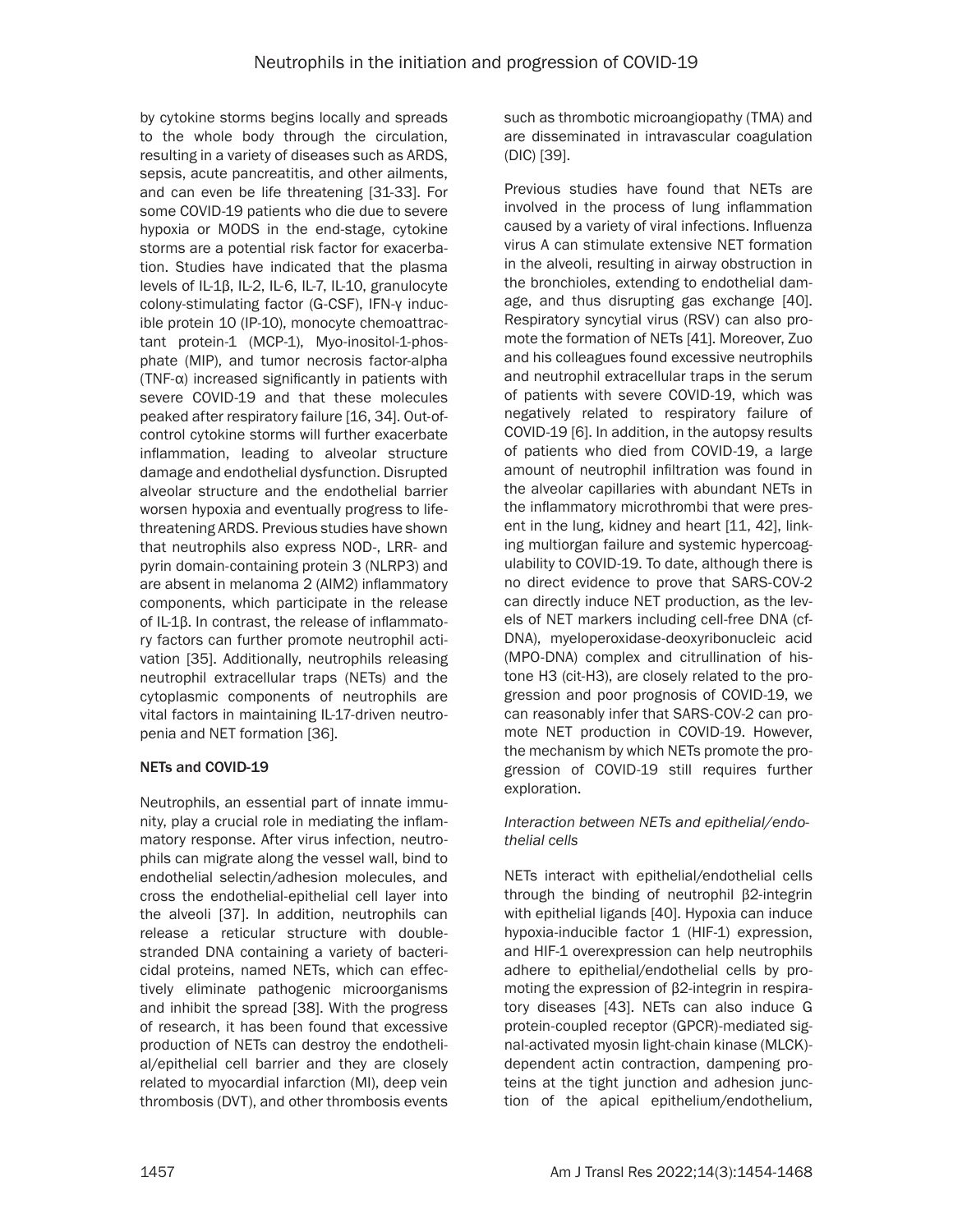which contributes to epithelial/endothelial barrier function disruption [40, 44]. In addition, proteases, including neutrophil elastase (NE), cit-H3, and metalloproteases (MMPs), distributed on NETs can enhance the permeability of the epithelial/endothelial barrier, while MMP9 expressed on damaged endothelial cells can further promote distal neutrophil aggregation and NET production [45].

Exudation occurs mainly in the microvasculature of the injured tissues/organs, as confirmed by autophagy, which indicates that abundant neutrophil infiltration in pulmonary capillaries, acute endotheliitis and extravasation of neutrophils into the alveolar space [46] facilitates the progression of hypoxia and systematic capillary leakage. The interaction between endothelial cells and NETs during exudation, including homotypic interactions, is followed by the interaction between platelet-endothelial cell adhesion molecule-1 (CD31) [47, 48]. Systemic inflammatory stimuli induce circulating neutrophils to switch to the proinflammatory phenotype and NETosis, increase the secretion of proinflammatory mediators and cytokines, activate inflammatory signals, such as angiopoietin-2 (Ang2)/angiopoietin–tie (Tie2) signals [49], and express adhesion molecules such as intercellular adhesion molecule-1 (ICAM-1) and vascular adhesion molecule-1 (VCAM-1) [50], further promoting neutrophil/NET migration and adhesion to distant organs. Therefore, the interaction between NETs and epithelial/endothelial cells plays an essential role in the pathogenesis of COVID-19.

# *NETs and thrombotic complications in COVID-19*

To date, many studies have confirmed that thrombotic complications are suspected to contribute to a high mortality in COVID-19 [34, 51]. In recent years, a significant amount of research has shown that NETs can promote the formation of thrombi. In VTE, rolling neutrophils binding with endothelial P-selectin glycoprotein ligand-1 (PSGL-1) and chemokine receptor 2 (CXCR2) can promote the expression of β2 integrin and von Willebrand factor (VWF), contributing to the firm adhesion of neutrophils to endothelial cells and NET formation [52], which binds tightly to the blood vessel wall, preventing blood flow and further promoting endothelial injury [53]. Recent reports have illustrated that massive NETs are enriched in serum and microvascular thrombi, present in the lung, kidney, and heart of severely ill COVID-19 patients [6, 11]. In addition, COVID-19 PRP-induced NETs can activate endothelial cells to express adhesion molecules and tissue factors [50].

Furthermore, NETs can also provide a catalytic surface for circulating procoagulant components such as platelets (PLTs), monocytes, red blood cells (RBCs), microparticles (MPs) and soluble coagulation factors to promote blood coagulation [45, 54]. In addition, the components of NETs, including DNA, can promote blood coagulation through the contact activation pathway [55]. While histones can promote coagulation through a variety of complex pathways. Histones have been proven to be able to directly promote the production of thrombin in platelet-rich plasma (PRP) [56] but they can also promote the release of platelet polyP [57], phosphatidylserine (PS) exposure and Factor V activation, enhancing the formation of prothrombin complexes [55, 58]. SARS-CoV-2 binding to the endothelial ACE2 receptors can induce endothelial cell activation/injury [1], further increasing the risk of VTE. In addition, the use of hormones and immunoglobulins in severely ill patients may result in increased blood viscosity. Mechanical ventilation, central venous catheterization, and surgery may also aggravate vascular endothelial injury and further promote the occurrence of thrombotic events.

Therefore, we can infer that NETs play an important role in thrombotic complications in COVID-19. Additionally, inflammatory microvascular thrombi can eventually exacerbate pulmonary arterial hypertension (PAH), respiratory failure and MODS by preventing blood flow.

# Potential targets in COVID-19

Due to the lack of specific antiviral drugs, the effect of antiviral therapy alone in COVID-19 is minimal. Early clinical trials have shown that lopinavir-ritonavir [59] was not effective in the treatment of patients who are severely ill with COVID-19. The efficacy and toxicity of ribavirin in other coronavirus-associated diseases suggest that the efficacy of treatment with ribavirin for COVID-19 may be limited [60]. The drugs dipyridamole [61] and chloroquine/hydroxy-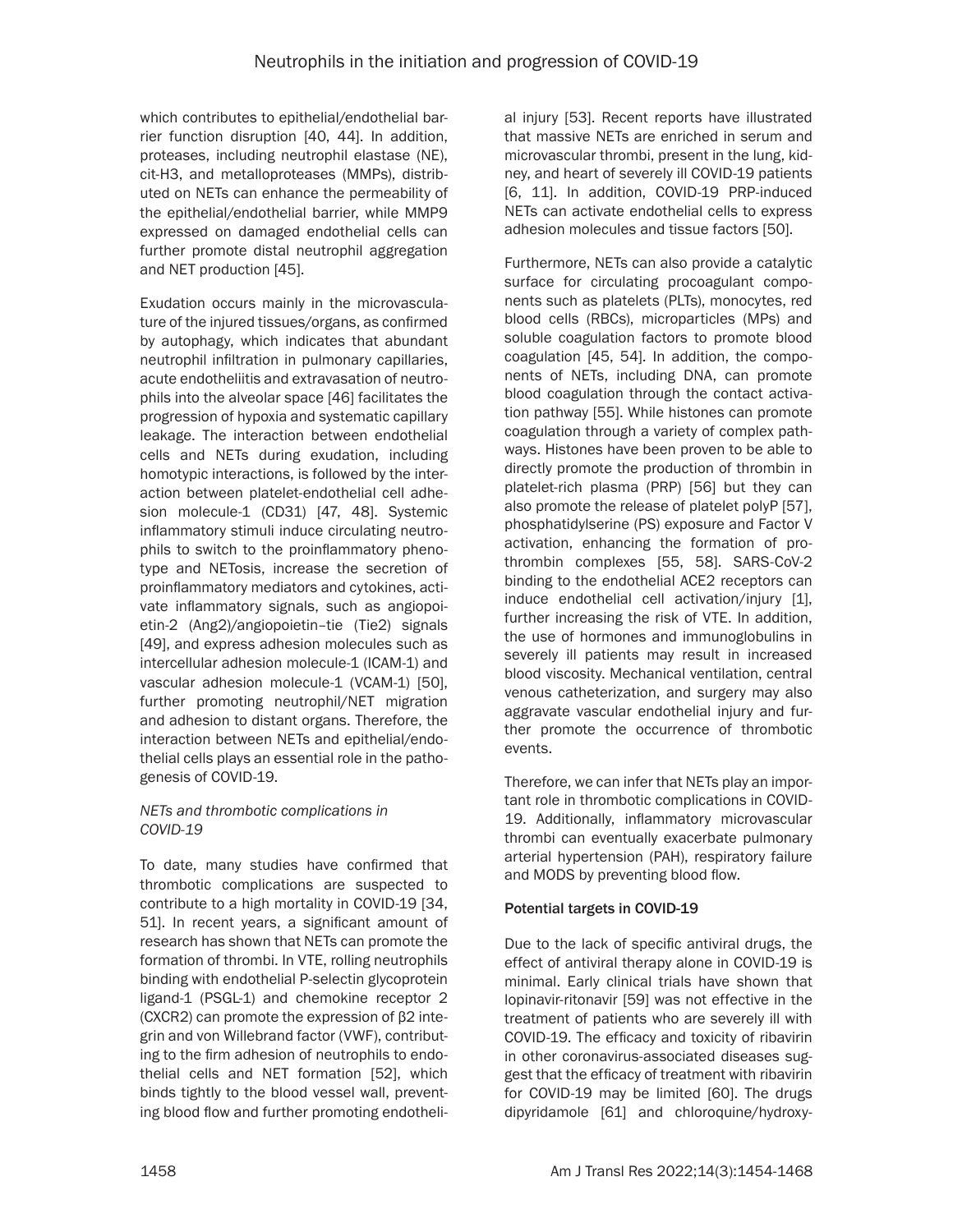| Agent                 | Target or function                    | <b>Effects on NETs</b>       | Clinical indication              |
|-----------------------|---------------------------------------|------------------------------|----------------------------------|
| DNase I               | <b>DNA</b>                            | DNA Degradation of NETs      | Cystic fibrosis, SLE             |
| Sivelestat, AZD9668   | <b>NE</b>                             | Inactivation of NE in NETs   | ARDS, Bronchiectasis             |
| PF-1355               | <b>MPO</b>                            | Inactivation of MPO          | ALI                              |
| LMWH                  | <b>Histones</b>                       | Inactivation of histones     | Anticoagulation                  |
| Colchicine            | Destabilization of actin cytoskeleton | Degradation of NETs          | Gout                             |
| <b>NAC</b>            | ROS scavenger                         | Reduced NET formation        | SLE, liver injury                |
| Anti-TNF antibodies   | <b>TNF</b>                            | Reduced NET formation        | RA. IBD                          |
| Anti-IL-6 antibodies  | $IL-6$                                | Reduced NET formation        | RA, uveitis, optic neuromyelitis |
| Anti-IL-17 antibodies | $IL-17$                               | Reduced NET formation        | <b>RA</b>                        |
| Avacopan, eculizumab  | C5a chemotactic receptor inhibitors   | <b>Reduced NET formation</b> | ANCA-associated vasculitis       |

Table 1. Potential therapeutics to modulate neutrophil activation and NETs formation

LMWH, low molecular heparin; NE, elastase; ANCA, anti-neutrophil cytoplasmic autoantibodies; C5a, anaphylatoxin released from the cleavage of complement C5; NAC, N-acetylcysteine; NET, neutrophil extracellular trap; RA, rheumatoid arthritis; ROS, reactive oxygen species; SLE, systemic lupus erythematosus.

chloroquine [6, 50] inhibited neutrophil activation and NET production, increased virus clearance, improved imaging results, and delayed the development of COVID-19. Therefore, targeting neutrophils and regulating NET production can be a potential target for COVID-19 treatment.

#### *Anti-inflammatory agents*

Recent research has demonstrated the benefit of the use of corticosteroids in COVID-19 related ARDS and prednisone treatment can reduce the mortality of COVID-19 [15]. However, the latest research has shown that pathological neutrophils priming and NET production are not modified by corticosteroids treatment, these data suggest that ancillary therapies (eg. NETstargeted therapies) may yield significant benefits to corticosteroids and provide new ideas for the treatment of COVID-19 ARDS [25]. In addition, intravenous immunoglobulin IgG combined with LMWH was effectively given for 5 days in patients who were severely ill [62].

## *Immunomodulatory therapies*

Neutrophils produce a variety of cytokines through Janus kinases (JAKs); thus, JAK inhibitors may also be emerging drugs for the treatment of COVID-19. The JAKs inhibitors tofacitinib and ruxolitinib have been used in the treatment of various inflammatory diseases, such as RA [63]. In addition, the use of the JAKs inhibitor ruxolitinib has been shown to possibly be effective for clinical improvement in the prognosis of COVID-19 [64]. At the same time, inhibition of tumor necrosis factor (TNF), interleukin-6 and interleukin-17, which are significantly increased in patients with COVID-19 [16], can also reduce the formation of NETs in patients with RA. Anti-tumor necrosis factor monoclonal antibodies have been used to treat RA [65] and inflammatory bowel disease (IBD) [66]. Blocking IL-6 activation has been successfully used in the treatment of a variety of chronic inflammatory diseases, including RA, uveitis, and optic neuromyelitis [67]. In addition, early phase clinical trials indicate a possible clinical benefit of IL-6-modulatory therapies for COVID-19 [68]. Anti-IL-17 antibodies have also shown some efficacy in the treatment of SLE, possibly partly by reducing NET formation [69]. Inhibition of the complement pathway may also be a possible therapeutic strategy. In anti-neutrophil cytoplasmic antibody (ANCA) associated vasculitis, C5a can activate neutrophils, inducing endothelial injury. Avacopam and eculizumab, selective C5a anaphylatoxin chemotactic receptor 1 inhibitors, can effectively replace high-dose glucocorticoids in the treatment of ANCA-associated vasculitis [70]. Treatment with the anti-C5 monoclonal antibody in an SLE mouse model improved the survival rate of mice [71]. With the application of the complementary inhibitor eculizumab in severely ill COVID-19 patients, the level of CRP decreased, and their prognosis was improved [72].

## *NETs formation inhibitors*

The clinical NET inhibitors are summarized in Table 1 and are expected to work in the treatment of COVID-19. DNase I has been used in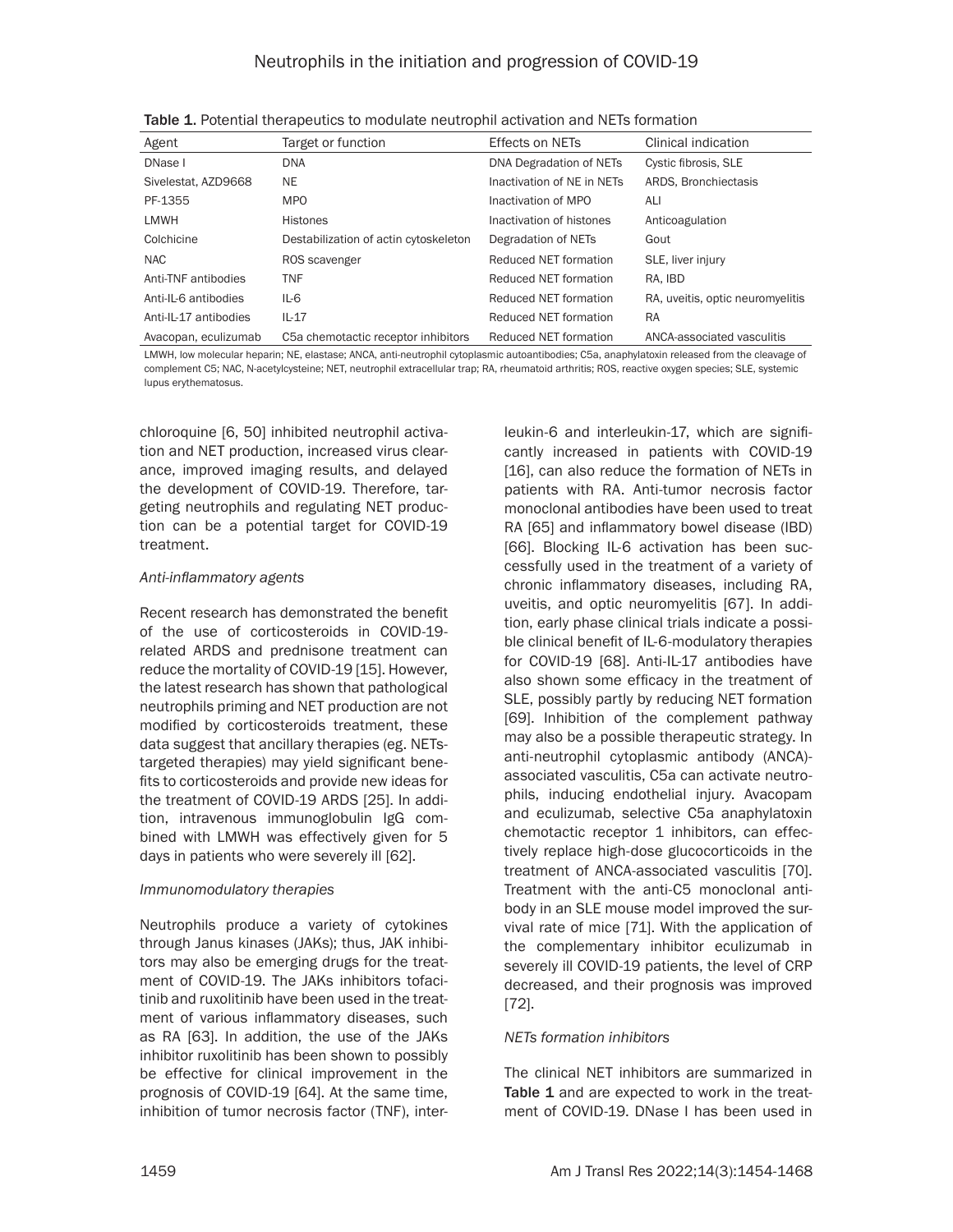| Type of anticoagulant Agent |             | Target or function                      | Clinical indication                    | Monitoring indexes      |
|-----------------------------|-------------|-----------------------------------------|----------------------------------------|-------------------------|
| Heparin                     | <b>UFH</b>  | Mainly anti-lla activity                | AF, VTE, DIC                           | APTT, PT, anti-Xa assay |
|                             | <b>LMWH</b> | Mainly anti-Xa activity                 | VTE, ACS                               | anti-Xa assay           |
| <b>DOAC</b>                 | Rivaroxaban | Anti-Xa activity                        | VTE, HIF, AF                           |                         |
|                             | Apixaban    |                                         |                                        |                         |
|                             | Dabigatran  | Anti-Ila activity                       | VTE, ACS, AF                           | APTT, CT, TT            |
| <b>VKA</b>                  | Warfarin    | Inhibit the synthesis of II, VII, IX, X | AF. VTE                                | PT/INR                  |
| Thrombolytic drugs          | tPA         | fibrinolytic                            | Stroke, MI                             | fibrinogen              |
|                             | uPA         |                                         |                                        |                         |
| <b>NSAID</b>                | Aspirin     | Inhibit platelet COX-1and TXA2          | VTE, ACS, TIA, stroke et al. PLT, APTT |                         |
| P2Y12 Inhibitors            | Clopidogrel | Block platelet glycoprotein llb/llla    | <b>ACS</b>                             |                         |
|                             | Tigrillo    |                                         |                                        |                         |
| hrAPC                       |             | Anti-V and VIII activity                | Sepsis, ARDS                           | PLT. APTT               |

Table 2. Recommend of antithrombotic drugs

VKA, vitamin K agonist; UFH, unfractionated heparin; LMWH, low molecular weight heparin; DOAC, direct oral anticoagulant; NSAID, nonsteroidal anti-inflammatory drug; hrAPC, human recombinant activated protein C; COX-1, cyclooxygenase-1; TXA2, thromboxane A2; PT, prothrombin time; INR, international normalized ratio; APTT, activated partial thromboplastin time; PLT, platelet; CT, clotting time; TT, thrombin time; DIC, disseminated intravascular coagulation; ACS, acute coronary syndromes; AF, arterial fibrillation; VTE, venous thromboembolism; HIT, heparin induced thrombocytopenia; urokinase, uPA; tissue-type plasminogen activator, tPA.

the treatment of cystic fibrosis, and its safety has been confirmed, making it a very feasible option for the treatment of other diseases [73]. In addition, the effectiveness of DNase I treatment was confirmed in an AIL mouse model [74] and systemic lupus erythematosus (SLE) clinical treatment [75]. In addition, current evidence indicates that dornase alfa mayl be welltolerated by severely ill COVID-19 patients, with reduced oxygen requirements [76]. However, DNase I only destroys the reticular structure of NETs, and it has little effect on histones, elastase, and other proinflammatory components of NETs. Colchicine can also destroy the actin cytoskeleton of NETs and promote their degradation [77]. Neutrophil elastase plays a vital role in tissue damage caused by various neutrophil-mediated diseases and is considered to be a potential target for respiratory diseases [78, 79]. In addition, Taguchi and colleagues found that SARS-CoV-2 activation was mediated by elastase [80]. Although the NE inhibitor sivelestat had no significant effect on improving mortality in patients with ARDS/ALI [81], AZD9668, a neutrophil elastase inhibitor, improved lung function [82]. PF-1355, a selective inhibitor of MPO, can effectively reduce immune-complex-mediated alveolar tissue injury [83]. The reactive oxygen species (ROS) scavenger N-acetylcysteine has been shown to improve acute liver failure and ischemia-reperfusion injury [84]. Moreover, an increasing number of researchers have found that neutrophilinduced oxidative stress in COVID-19 can accelerate tissue damage, affecting RBC membranes and hemoglobin function, which promotes COVID-19 [85, 86].

#### *Antithrombotic therapies*

With the high occurrence of thrombotic complications in COVID-19, other common anticoagulation and antiplatelet therapies may be considered (Table 2). Autopsy findings indicated that 58% of patients had vein thrombosis and less frequent arterial thromboembolism, such as stroke and MI [87]. However, because fibrin is the dominant component in vein thrombosis, anticoagulation therapy has been the current cornerstone for the prevention and treatment of vein thrombosis. Arterial thrombosis is full of platelets, so antiplatelet therapy is the basis for the treatment of arterial thrombosis. Venous thrombosis accounts for a substantial proportion of COVID-19 thrombotic events, so anticoagulant therapy is recommended as the main treatment.

Unfractionated heparin (UFH) and low molecular weight heparin (LMWH), as the most commonly used anticoagulants, also have potential anti-inflammatory and antiviral effects by blocking selectin, inhibiting bradykinin release and binding to inflammatory factors [88]. LMWH mainly inhibits the coagulation Xa factor, and bleeding risk is lower and anti-inflammatory effects are better than UFH. Considering that UFH may cause fatal thrombocytopenia, severe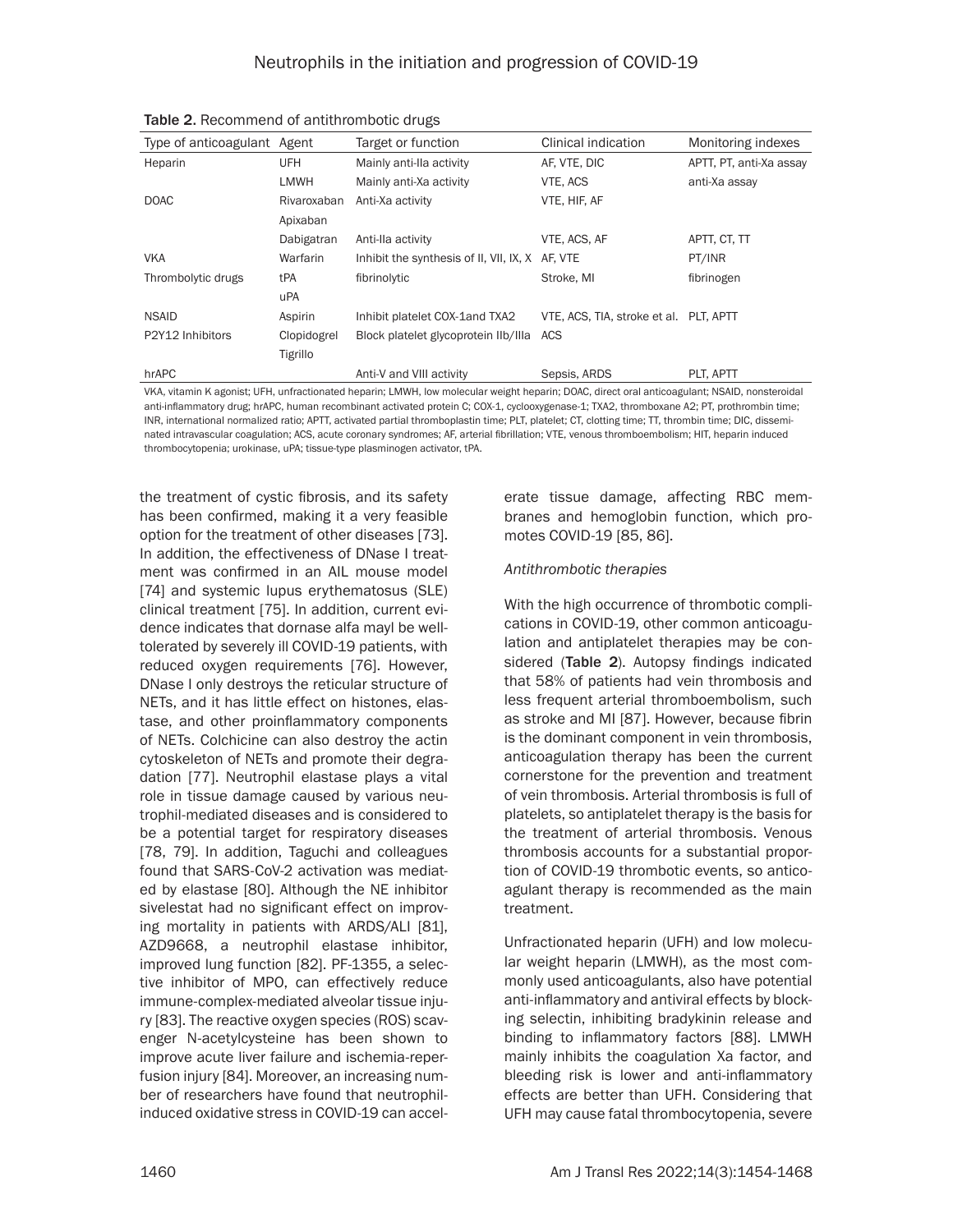COVID-19 may be accompanied by consumptive thrombocytopenia [89], so LMWH is recommended unless the patient has severe renal damage. In severely ill patients with COVID-19, anticoagulation with LMWH can significantly improve the prognosis with D-dimer >3.0 μg/ mL compared with UFH [90]. In addition, the vitamin K antagonist warfarin is also commonly used in vein thrombosis anticoagulant therapy, with a high risk of bleeding, and requires monitoring the target international normalized ratio (INR) 2-3. Low-intensity warfarin did not reduce the risk of bleeding; however, low-intensity warfarin increased the risk of occurrence of vein thrombosis by 2.8 times [91]. Therefore, using warfarin in COVID-19 anticoagulant therapy not only needs to be weighed against the risk of thrombosis and bleeding, but it also needs fair use. Our study and other studies have shown that NETs can promote blood coagulation by combining with Xa, IIa, and Ia [45, 54]. At the same time, the new oral anticoagulant (NOAC), unlike warfarin, acts on multiple coagulation factors with a higher risk of bleeding. There is little interaction between NOACs and food or drugs, and when using NOACs physicians do not need to monitor routine blood clotting indicators, which can reduce the decline of drug efficacy or adverse bleeding events caused by improper use of drugs [92]; however, extreme caution should be taken when using it in patients with severe renal damage. Studies have also shown that the thrombolytic drugs urokinase (uPA) and tissue-type plasminogen activator (tPA) can improve oxygenation and ventilation parameters and prevent the progression of ARDS in animal models [93], so thrombolytic therapy should also be considered in COVID-19 treatment. However, the benefits of thrombolytic drugs may be offset by the considerable risk of bleeding, and using nebulation in a way that only increases the local concentrations, is recommended.

Studies have shown that antiplatelet therapy is beneficial to ARDS. In animal models, antiplatelet-derived chemokine antibodies can reduce the incidence of lung injury. In the ALI mouse model, aspirin decreased the level of thromboxane A2 (TXA2) and pulmonary edema, increasing the survival rate. At the same time, taking aspirin prehospital can reduce the mortality of ARDS patients in the ICU [94], probably due to the effects of aspirin, which can induce cyclooxygenase acetylation and convert arachidonic acid into precursor molecules. Furthermore, neutrophils produce lipids through precursor molecules, activate lipoproteins, and inhibit inflammation [94]. In addition, the use of glycoprotein IIb/IIIa blockers such as abciximab, eptifibatide, clopidogrel, and tigrillo in models with endotoxin-induced shock reduced mortality [95, 96]. Moreover, in Japan it was shown that the NE inhibitor sivelestat combined with human recombinant activated protein C (APC) therapy could significantly improve the prognosis of ARDS in clinical trials [97].

## *Other emerging strategies*

Statins are widely used as hypolipidemic drugs; however, a growing body of evidence suggests that statins can also improve endothelial function and inhibit inflammation and thrombogenicity [98]. Because COVID-19 is a disease with an excessive inflammatory response, hypercoagulable tendency and endothelial damage, statins may be used as candidate drugs for the treatment of COVID-19. In addition, recent studies have shown that metformin, as a classic hypoglycemic drug, can also reduce the NLR in patients with diabetes [99]. Metformin has also been seen to reduce neutrophil and macrophage infiltration in premature infants with hypoxia-induced lung injury [100]. COVID-19 patients are often complicated with diabetes, and increased neutrophil count is closely related to a poor prognosis. Thus, we can speculate that metformin may be an emerging drug for the treatment of COVID-19.

## **Conclusions**

As one of the primary immune cells, neutrophils are proven to be one of the critical factors in the pathogenesis of ARDS/AIL. Clinical data have also shown that the continuous increase in neutrophils was negatively related to myocardial and liver injury, thrombus-related complications, poor prognosis, and high mortality of COVID-19. Because neutrophils can eliminate invasive pathogens and protect the lungs, simple knockout of neutrophils is not available for treatment. However, research on the pathogenic mechanism of neutrophils in COVID-19 needs further investigation, but hopefully we can offer potential targets for the treatment of COVID-19 by elucidating the essential function of neutrophils, the correlation between the cytokine storm, the formation of NETs and the progression of the disease (Figure 2).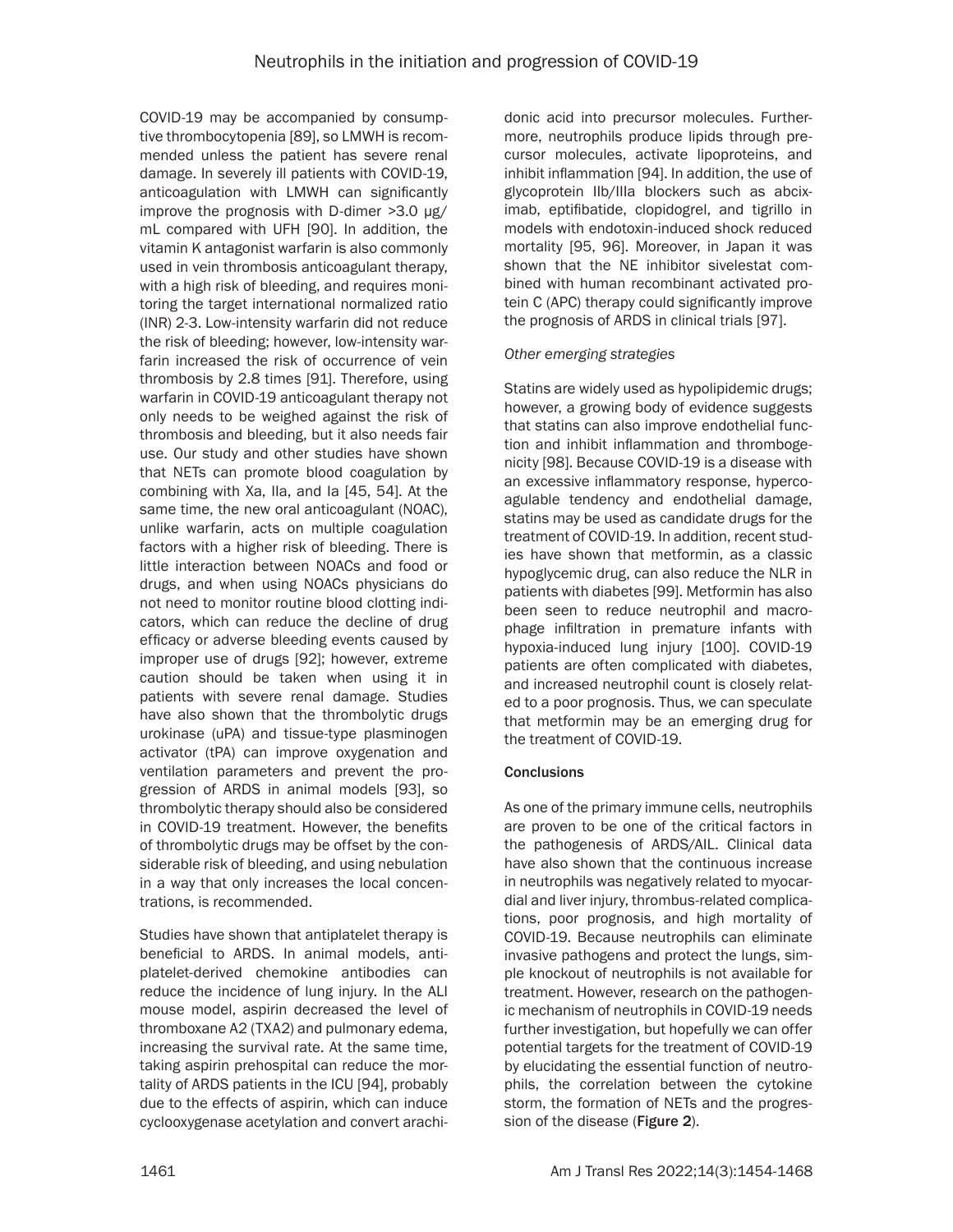# Neutrophils in the initiation and progression of COVID-19



Figure 2. Effect of neutrophils on inflammation and coagulation in COVID-19. Type II alveolar epithelial cells and endothelial cells (ECs) are the primary targets of SARS-COV-2 infection. SARS-COV-2 can directly infect ECs inducing EC activation, and vascular hyperpermeability through inflammatory cytokines, leading to neutrophil activation and recruitment. Second, ECs activation induces a prothrombotic state by down regulating anticoagulant components, the expression of tissue factor (TF), and von Willebrand factor (VWF) and the exposure of collagen to blood. In addition, activated neutrophils release inflammatory cytokines and neutrophil extracellular traps, exacerbating EC damage. Then, activated neutrophils pass through postcapillary venule endothelial cells, through the lung interstitial region and epithelial cells, into the alveoli, contributing to epithelial injury and dysfunction, coagulation activation and fibrin deposition, macrophage activation, and interstitial and alveolar edema, as well as exacerbating tissue dysfunction and the release of cytotoxic mediators. Finally, the reverse migration of neutrophils can also promote the spread of pathogens, leading to spreading of SARS-COV-2.

#### Acknowledgements

We would like to acknowledge BioRender for providing templates and the platform that was used for creating **Figures 1** and 2. This work was supported by grants from the National Natural Science Foundation of China (8197021485) and Graduate Innovation Fund of Harbin Medical University (YJSSJCX2019- 37HYD).

#### Disclosure of conflict of interest

None.

#### Abbreviations

COVID-19, coronavirus disease 2019; SARS-COV-2, severe acute respiratory syndrome coronavirus 2; ARDS, acute respiratory distress syndrome; ALI, cute lung injury; ACE2, angiotensin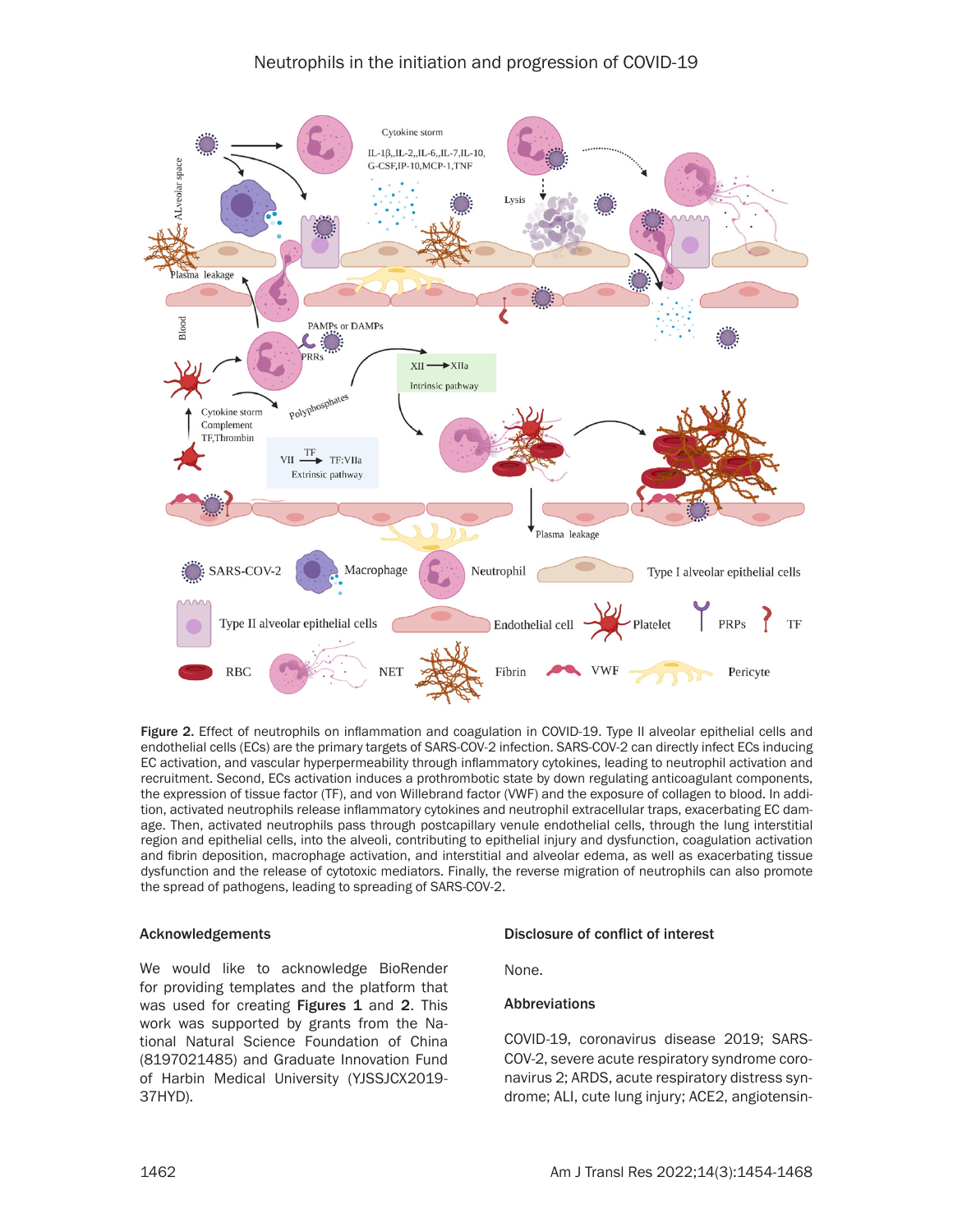converting enzyme 2; AT2, type II alveolar epithelial cells; ECs, endothelial cells; NLR, neutrophil-to-lymphocyte ratio; MODS, multiple organ dysfunction syndromes; ICU, intensive care unit; PCT, procalcitonin; LDH, lactic dehydrogenase; CRP, C-reactive protein; hsTnT, hypersensitive troponin; ALT, glutamic pyruvic transaminase; AST, glutamic aspartate aminotransferase; STAT3, signal transducer and activator of transcription 3; TF, tissue factor; Ang1-7, angiotensin 1-7; PAMPs, pathogen-related molecular patterns; LPS, lipopolysaccharide; DNA, deoxyribonucleic acid; RNA, ribonucleic acid; PRRs, pathogen recognition receptors; DAMPs, damage-associated molecular patterns; G-CSF, granulocyte colony-stimulating factor; IP-10, IFN-γ inducible protein 10; MCP-1, monocyte chemoattractant protein-1; MIP, Myo-inositol-1 phosphate; TNF-α, tumor necrosis factor-alpha; NLPR3, NOD-, LRR- and pyrin domain-containing protein 3; AIM2, absent in melanoma 2; NETs, neutrophil extracellular traps; RA, rheumatoid arthritis; TNFR, tumor necrosis factor receptor; MI, myocardial infarction; DVT, deep vein thrombosis; TMA, thrombotic microangiopathy; DIC, disseminated intravascular coagulation; RSV, respiratory syncytial virus; COPD, chronic obstructive pulmonary disease; cf-DNA, cell-free DNA; MPO-DNA, myeloperoxidasedeoxyribonucleic acid; cit-H3, citrullination of histone H3; HIF-1, Hypoxia-inducible factor 1; GPCR, G protein-coupled receptor; MLCK, myosin light-chain kinase; NE, neutrophil elastase; MMPs, metalloproteases; PCVs, postcapillary venules; Ang2, Angiopoietin-2; Tie, angiopoietin–tie; ICAM-1, intercellular adhesion molecule-1; VCAM-1, vascular adhesion molecule-1; PSGL-1, P-selectin glycoprotein ligand-1; CX-CR2, chemokine receptor 2; VWF, von Willebrand factor; PLT, platelet; WBC, white blood cells; RBC, red blood cells; MPs, microparticles; PRP, platelet-rich plasm; PS, phosphatidylserine; JAKs, Janus kinases; IBD, Inflammatory Bowel Disease; ANCA, anti-neutrophil cytoplasmic antibodies; SLE, systemic lupus erythematosus; UFH, Unfractionated heparin; LMWH, low molecular weight heparin; INR, international normalized ratio; NOAC, new oral anticoagulant; uPA, urokinase; tPA, tissue-type plasminogen activator; TXA2, thromboxane A2; APC, activated protein C.

Address correspondence to: Drs. Junjie Kou and Yan Kou, Department of Cardiology, The Second Hospital, Harbin Medical University, 246 Xuefu

Road, Nangang District, Harbin 150001, Heilongjiang, China. Tel: +86-0451-86605347; E-mail: [jun](mailto:junjiekou189@126.com)[jiekou189@126.com](mailto:junjiekou189@126.com) (JJK); Tel: +86-133-3363- 4516; E-mail: kouyanhmu@126.com (YK)

#### References

- [1] Zhang H, Penninger JM, Li Y, Zhong N and Slutsky AS. Angiotensin-converting enzyme 2 (ACE2) as a SARS-CoV-2 receptor: molecular mechanisms and potential therapeutic target. Intensive Care Med 2020; 46: 586-590.
- [2] Kolaczkowska E and Kubes P. Neutrophil recruitment and function in health and inflammation. Nat Rev Immunol 2013; 13: 159-175.
- [3] Chen Y, Wang KJ, Luo YC, Wang BZ, Zhang MM, Xu YQ, Yang YN and Ma YT. Predictive value of neutrophil/lymphocyte ratio on myocardial injury in severe COVID-19 patients. Zhonghua Xin Xue Guan Bing Za Zhi 2020; 48: 572-579.
- [4] Lei F, Liu YM, Zhou F, Qin JJ, Zhang P, Zhu L, Zhang XJ, Cai J, Lin L, Ouyang S, Wang X, Yang C, Cheng X, Liu W, Li H, Xie J, Wu B, Luo H, Xiao F, Chen J, Tao L, Cheng G, She ZG, Zhou J, Wang H, Lin J, Luo P, Fu S, Zhou J, Ye P, Xiao B, Mao W, Liu L, Yan Y, Liu L, Chen G, Li H, Huang X, Zhang BH and Yuan Y. Longitudinal association between markers of liver injury and mortality in COVID-19 in China. Hepatology 2020; 72: 389-398.
- [5] Li S, Jiang L, Li X, Lin F, Wang Y, Li B, Jiang T, An W, Liu S, Liu H, Xu P, Zhao L, Zhang L, Mu J, Wang H, Kang J, Li Y, Huang L, Zhu C, Zhao S, Lu J, Ji J and Zhao J. Clinical and pathological investigation of patients with severe COVID-19. JCI Insight 2020; 5: e138070.
- [6] Zuo Y, Yalavarthi S, Shi H, Gockman K, Zuo M, Madison JA, Blair C, Weber A, Barnes BJ, Egeblad M, Woods RJ, Kanthi Y and Knight JS. Neutrophil extracellular traps in COVID-19. JCI Insight 2020; 5: e138999.
- [7] Liao D, Zhou F, Luo L, Xu M, Wang H, Xia J, Gao Y, Cai L, Wang Z, Yin P, Wang Y, Tang L, Deng J, Mei H and Hu Y. Haematological characteristics and risk factors in the classification and prognosis evaluation of COVID-19: a retrospective cohort study. Lancet Haematol 2020; 7: e671-e678.
- [8] Chen R, Sang L, Jiang M, Yang Z, Jia N, Fu W, Xie J, Guan W, Liang W, Ni Z, Hu Y, Liu L, Shan H, Lei C, Peng Y, Wei L, Liu Y, Hu Y, Peng P, Wang J, Liu J, Chen Z, Li G, Zheng Z, Qiu S, Luo J, Ye C, Zhu S, Zheng J, Zhang N, Li Y, He J, Li J, Li S and Zhong N; Medical Treatment Expert Group for COVID-19. Longitudinal hematologic and immunologic variations associated with the progression of COVID-19 patients in China. J Allergy Clin Immunol 2020; 146: 89-100.
- [9] Liu Y, Du X, Chen J, Jin Y, Peng L, Wang HHX, Luo M, Chen L and Zhao Y. Neutrophil-to-lym-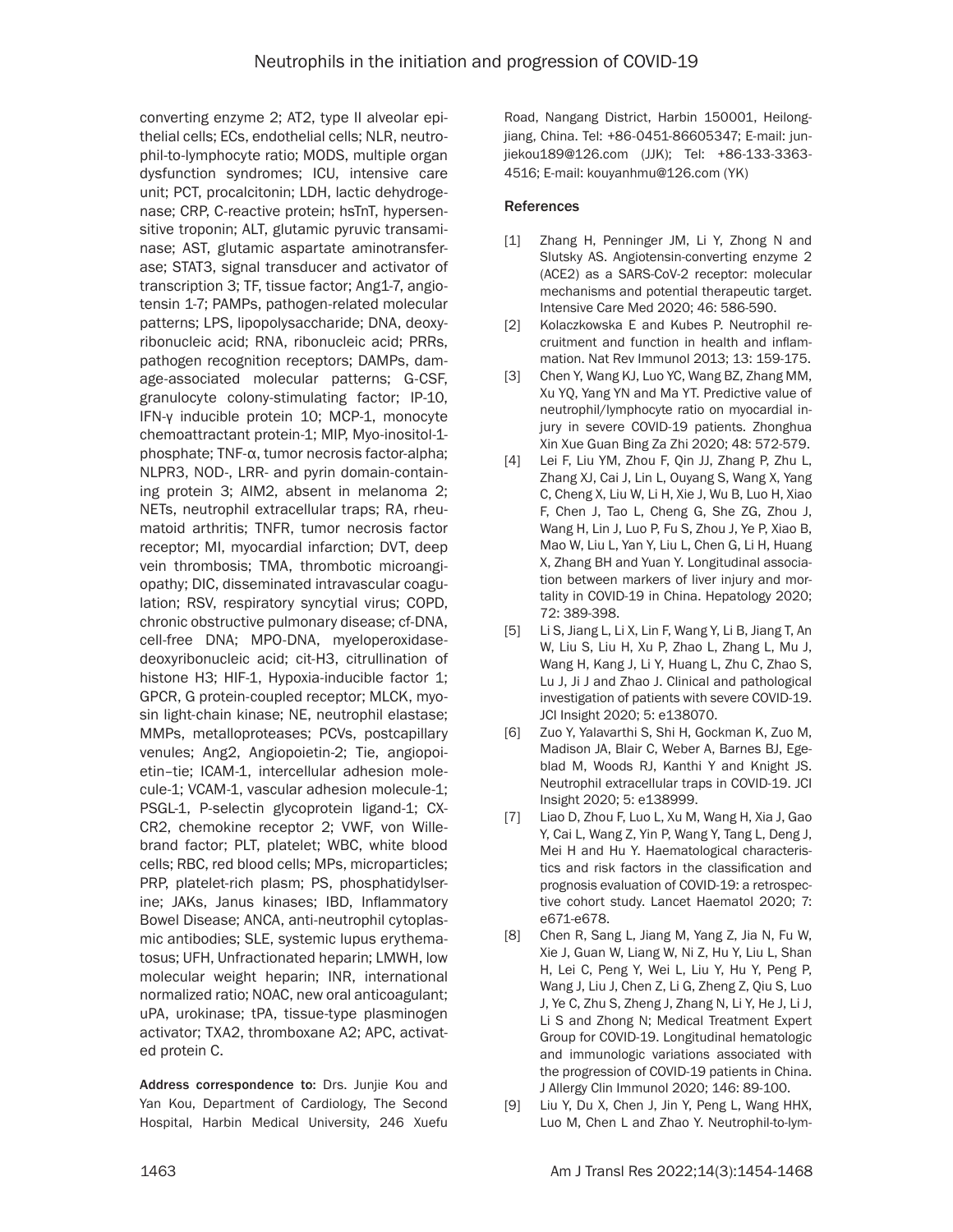phocyte ratio as an independent risk factor for mortality in hospitalized patients with COV-ID-19. J Infect 2020; 81: e6-e12.

- [10] Barnes BJ, Adrover JM, Baxter-Stoltzfus A, Borczuk A, Cools-Lartigue J, Crawford JM, Dassler-Plenker J, Guerci P, Huynh C, Knight JS, Loda M, Looney MR, McAllister F, Rayes R, Renaud S, Rousseau S, Salvatore S, Schwartz RE, Spicer JD, Yost CC, Weber A, Zuo Y and Egeblad M. Targeting potential drivers of COVID-19: neutrophil extracellular traps. J Exp Med 2020; 217: e20200652.
- [11] Nicolai L, Leunig A, Brambs S, Kaiser R, Weinberger T, Weigand M, Muenchhoff M, Hellmuth JC, Ledderose S, Schulz H, Scherer C, Rudelius M, Zoller M, Hochter D, Keppler O, Teupser D, Zwissler B, Bergwelt-Baildon M, Kaab S, Massberg S, Pekayvaz K and Stark K. Immunothrombotic dysregulation in COVID-19 pneumonia is associated with respiratory failure and coagulopathy. Circulation 2020; 142: 1176-1189.
- [12] Wang D, Hu B, Hu C, Zhu F, Liu X, Zhang J, Wang B, Xiang H, Cheng Z, Xiong Y, Zhao Y, Li Y, Wang X and Peng Z. Clinical characteristics of 138 hospitalized patients with 2019 novel coronavirus-infected pneumonia in Wuhan, China. JAMA 2020; 323: 1061-1069.
- [13] Du Y, Tu L, Zhu P, Mu M, Wang R, Yang P, Wang X, Hu C, Ping R, Hu P, Li T, Cao F, Chang C, Hu Q, Jin Y and Xu G. Clinical features of 85 fatal cases of COVID-19 from Wuhan. A retrospective observational study. Am J Respir Crit Care Med 2020; 201: 1372-1379.
- [14] Guan WJ, Ni ZY, Hu Y, Liang WH, Ou CQ, He JX, Liu L, Shan H, Lei CL, Hui DSC, Du B, Li LJ, Zeng G, Yuen KY, Chen RC, Tang CL, Wang T, Chen PY, Xiang J, Li SY, Wang JL, Liang ZJ, Peng YX, Wei L, Liu Y, Hu YH, Peng P, Wang JM, Liu JY, Chen Z, Li G, Zheng ZJ, Qiu SQ, Luo J, Ye CJ, Zhu SY and Zhong NS; China Medical Treatment Expert Group for COVID-19. Clinical characteristics of coronavirus disease 2019 in China. N Engl J Med 2020; 382: 1708-1720.
- [15] Wu C, Chen X, Cai Y, Xia J, Zhou X, Xu S, Huang H, Zhang L, Zhou X, Du C, Zhang Y, Song J, Wang S, Chao Y, Yang Z, Xu J, Zhou X, Chen D, Xiong W, Xu L, Zhou F, Jiang J, Bai C, Zheng J and Song Y. Risk factors associated with acute respiratory distress syndrome and death in patients with coronavirus disease 2019 pneumonia in Wuhan, China. AMA Intern Med 2020; 180: 934-943.
- [16] Li T, Lu H and Zhang W. Clinical observation and management of COVID-19 patients. Emerg Microbes Infect 2020; 9: 687-690.
- [17] Yu X, He W, Wang L, Bao M, Liu H, Zhou J and Jiang H. Profiles of liver function abnormalities in elderly patients with coronavirus disease 2019. Int J Clin Pract 2020; e13632.
- [18] Sodhi CP, Nguyen J, Yamaguchi Y, Werts AD, Lu P, Ladd MR, Fulton WB, Kovler ML, Wang S,

Prindle T Jr, Zhang Y, Lazartigues ED, Holtzman MJ, Alcorn JF, Hackam DJ and Jia H. A dynamic variation of pulmonary ACE2 is required to modulate neutrophilic inflammation in response to pseudomonas aeruginosa lung infection in mice. J Immunol 2019; 203: 3000- 3012.

- [19] Richardson MA, Gupta A, O'Brien LA, Berg DT, Gerlitz B, Syed S, Sharma GR, Cramer MS, Heuer JG, Galbreath EJ and Grinnell BW. Treatment of sepsis-induced acquired protein C deficiency reverses Angiotensin-converting enzyme-2 inhibition and decreases pulmonary inflammatory response. J Pharmacol Exp Ther 2008; 325: 17-26.
- [20] Noureddine FY, Altara R, Fan F, Yabluchanskiy A, Booz GW and Zouein FA. Impact of the reninangiotensin system on the endothelium in vascular dementia: unresolved issues and future perspectives. Int J Mol Sci 2020; 21: 4268.
- [21] Wolf AJ and Underhill DM. Peptidoglycan recognition by the innate immune system. Nat Rev Immunol 2018; 18: 243-254.
- [22] Tartey S and Takeuchi O. Pathogen recognition and Toll-like receptor targeted therapeutics in innate immune cells. Int Rev Immunol 2017; 36: 57-73.
- [23] Jose R, Williams A, Sulikowski M, Brealey D, Brown J and Chambers R. Regulation of neutrophilic inflammation in lung injury induced by community-acquired pneumonia. Lancet 2015; 385 Suppl 1: S52.
- [24] Overmyer KA, Shishkova E, Miller IJ, Balnis J, Bernstein MN, Peters-Clarke TM, Meyer JG, Quan Q, Muehlbauer LK, Trujillo EA, He Y, Chopra A, Chieng HC, Tiwari A, Judson MA, Paulson B, Brademan DR, Zhu Y, Serrano LR, Linke V, Drake LA, Adam AP, Schwartz BS, Singer HA, Swanson S, Mosher DF, Stewart R, Coon JJ and Jaitovich A. Large-scale multi-omic analysis of COVID-19 severity. Cell Syst 2021; 12: 23-40, e7.
- [25] Panda R, Castanheira F, Schlechte J, Surewaard B, Shim H, Zucoloto A, Slavikova Z, Yipp B, Kubes P and McDonald B. A functionally distinct neutrophil landscape in severe COVID-19 reveals opportunities for adjunctive therapies. JCI insight 2021; 7: e152291.
- [26] Zhou Z, Ren L, Zhang L, Zhong J, Xiao Y, Jia Z, Guo L, Yang J, Wang C, Jiang S, Yang D, Zhang G, Li H, Chen F, Xu Y, Chen M, Gao Z, Yang J, Dong J, Liu B, Zhang X, Wang W, He K, Jin Q, Li M and Wang J. Heightened innate immune responses in the respiratory tract of COVID-19 patients. Cell Host Microbe 2020; 27: 883- 890, e882.
- [27] Korkmaz B, Lesner A, Marchand-Adam S, Moss C and Jenne DE. Lung protection by cathepsin C inhibition: a new hope for COVID-19 and ARDS? J Med Chem 2020; 63: 13258-13265.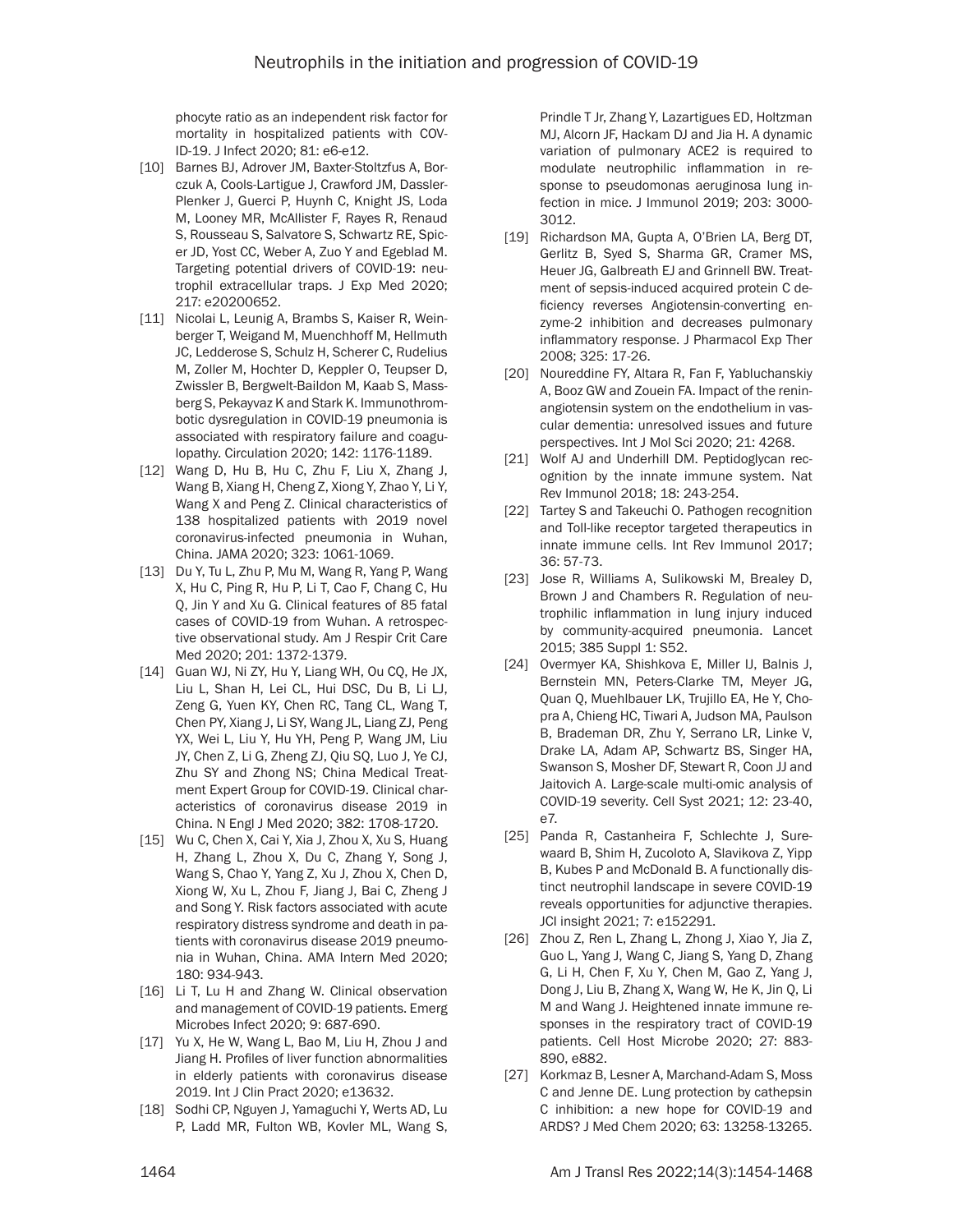- [28] Koenig LM, Boehmer DFR, Metzger P, Schnurr M, Endres S and Rothenfusser S. Blocking inflammation on the way: rationale for CXCR2 antagonists for the treatment of COVID-19. J Exp Med 2020; 217: e20201342.
- [29] Abraham E, Carmody A, Shenkar R and Arcaroli J. Neutrophils as early immunologic effectors in hemorrhage- or endotoxemia-induced acute lung injury. Am J Physiol Lung Cell Mol Physiol 2000; 279: L1137-1145.
- [30] Nourshargh S, Renshaw SA and Imhof BA. Reverse migration of neutrophils: where, when, how, and why? Trends Immunol 2016; 37: 273- 286.
- [31] Wilson JG, Simpson LJ, Ferreira AM, Rustagi A, Roque JA, Asuni A, Ranganath T, Grant PM, Subramanian AK, Rosenberg-Hasson Y, Maecker H, Holmes S, Levitt JE, Blish C and Rogers AJ. Cytokine profile in plasma of severe COVID-19 does not differ from ARDS and sepsis. JCI Insight 2020; 5: e140289.
- [32] Makhija R and Kingsnorth AN. Cytokine storm in acute pancreatitis. J Hepatobiliary Pancreat Surg 2002; 9: 401-410.
- [33] Gustot T, Durand F, Lebrec D, Vincent JL and Moreau R. Severe sepsis in cirrhosis. Hepatology 2009; 50: 2022-2033.
- [34] Huang C, Wang Y, Li X, Ren L, Zhao J, Hu Y, Zhang L, Fan G, Xu J, Gu X, Cheng Z, Yu T, Xia J, Wei Y, Wu W, Xie X, Yin W, Li H, Liu M, Xiao Y, Gao H, Guo L, Xie J, Wang G, Jiang R, Gao Z, Jin Q, Wang J and Cao B. Clinical features of patients infected with 2019 novel coronavirus in Wuhan, China. Lancet 2020; 395: 497-506.
- [35] Bakele M, Joos M, Burdi S, Allgaier N, Poschel S, Fehrenbacher B, Schaller M, Marcos V, Kummerle-Deschner J, Rieber N, Borregaard N, Yazdi A, Hector A and Hartl D. Localization and functionality of the inflammasome in neutrophils. J Biol Chem 2014; 289: 5320-5329.
- [36] Krishnamoorthy N, Douda DN, Bruggemann TR, Ricklefs I, Duvall MG, Abdulnour RE, Martinod K, Tavares L, Wang X, Cernadas M, Israel E, Mauger DT, Bleecker ER, Castro M, Erzurum SC, Gaston BM, Jarjour NN, Wenzel S, Dunican E, Fahy JV, Irimia D, Wagner DD and Levy BD; National Heart, Lung, and Blood Institute Severe Asthma Research Program-3 Investigators. Neutrophil cytoplasts induce TH17 differentiation and skew inflammation toward neutrophilia in severe asthma. Sci Immunol 2018; 3: eaao4747.
- [37] Parkos CA. Neutrophil-epithelial interactions: a double-edged sword. Am J Pathol 2016; 186: 1404-1416.
- [38] Brinkmann V, Reichard U, Goosmann C, Fauler B, Uhlemann Y, Weiss DS, Weinrauch Y and Zychlinsky A. Neutrophil extracellular traps kill bacteria. Science 2004; 303: 1532-1535.
- [39] Noubouossie DF, Reeves BN, Strahl BD and Key NS. Neutrophils: back in the thrombosis spotlight. Blood 2019; 133: 2186-2197.
- [40] Narasaraju T, Yang E, Samy RP, Ng HH, Poh WP, Liew AA, Phoon MC, van Rooijen N and Chow VT. Excessive neutrophils and neutrophil extracellular traps contribute to acute lung injury of influenza pneumonitis. Am J Pathol 2011; 179: 199-210.
- [41] Cortiens B, de Boer OJ, de Jong R, Antonis AF, Sabogal Pineros YS, Lutter R, van Woensel JB and Bem RA. Neutrophil extracellular traps cause airway obstruction during respiratory syncytial virus disease. J Pathol 2016; 238: 401-411.
- [42] Middleton EA, He XY, Denorme F, Campbell RA, Ng D, Salvatore SP, Mostyka M, Baxter-Stoltzfus A, Borczuk AC, Loda M, Cody MJ, Manne BK, Portier I, Harris E, Petrey AC, Beswick EJ, Caulin AF, Iovino A, Abegglen LM, Weyrich AS, Rondina MT, Egeblad M, Schiffman JD and Yost CC. Neutrophil extracellular traps (NETs) contribute to immunothrombosis in CO-VID-19 acute respiratory distress syndrome. Blood 2020; 136: 1169-1179.
- [43] Kong T, Eltzschig HK, Karhausen J, Colgan SP and Shelley CS. Leukocyte adhesion during hypoxia is mediated by HIF-1-dependent induction of beta2 integrin gene expression. Proc Natl Acad Sci U S A 2004; 101: 10440-10445.
- [44] Meegan JE, Yang X, Beard RS Jr, Jannaway M, Chatterjee V, Taylor-Clark TE and Yuan SY. Citrullinated histone 3 causes endothelial barrier dysfunction. Biochem Biophys Res Commun 2018; 503: 1498-1502.
- [45] Zhou P, Li T, Jin J, Liu Y, Li B, Sun Q, Tian J, Zhao H, Liu Z, Ma S, Zhang S, Novakovic VA, Shi J and Hu S. Interactions between neutrophil extracellular traps and activated platelets enhance procoagulant activity in acute stroke patients with ICA occlusion. EBioMedicine 2020; 53: 102671.
- [46] Fox SE, Akmatbekov A, Harbert JL, Li G, Quincy Brown J and Vander Heide RS. Pulmonary and cardiac pathology in African American patients with COVID-19: an autopsy series from New Orleans. Lancet Respir Med 2020; 8: 681-686.
- [47] Vestweber D. Adhesion and signaling molecules controlling the transmigration of leukocytes through endothelium. Immunol Rev 2007; 218: 178-196.
- [48] Bruni A, Garofalo E, Zuccala V, Curro G, Torti C, Navarra G, De Sarro G, Navalesi P, Longhini F and Ammendola M. Histopathological findings in a COVID-19 patient affected by ischemic gangrenous cholecystitis. World J Emerg Surg 2020; 15: 43.
- [49] Leligdowicz A, Richard-Greenblatt M, Wright J, Crowley VM and Kain KC. Endothelial activa-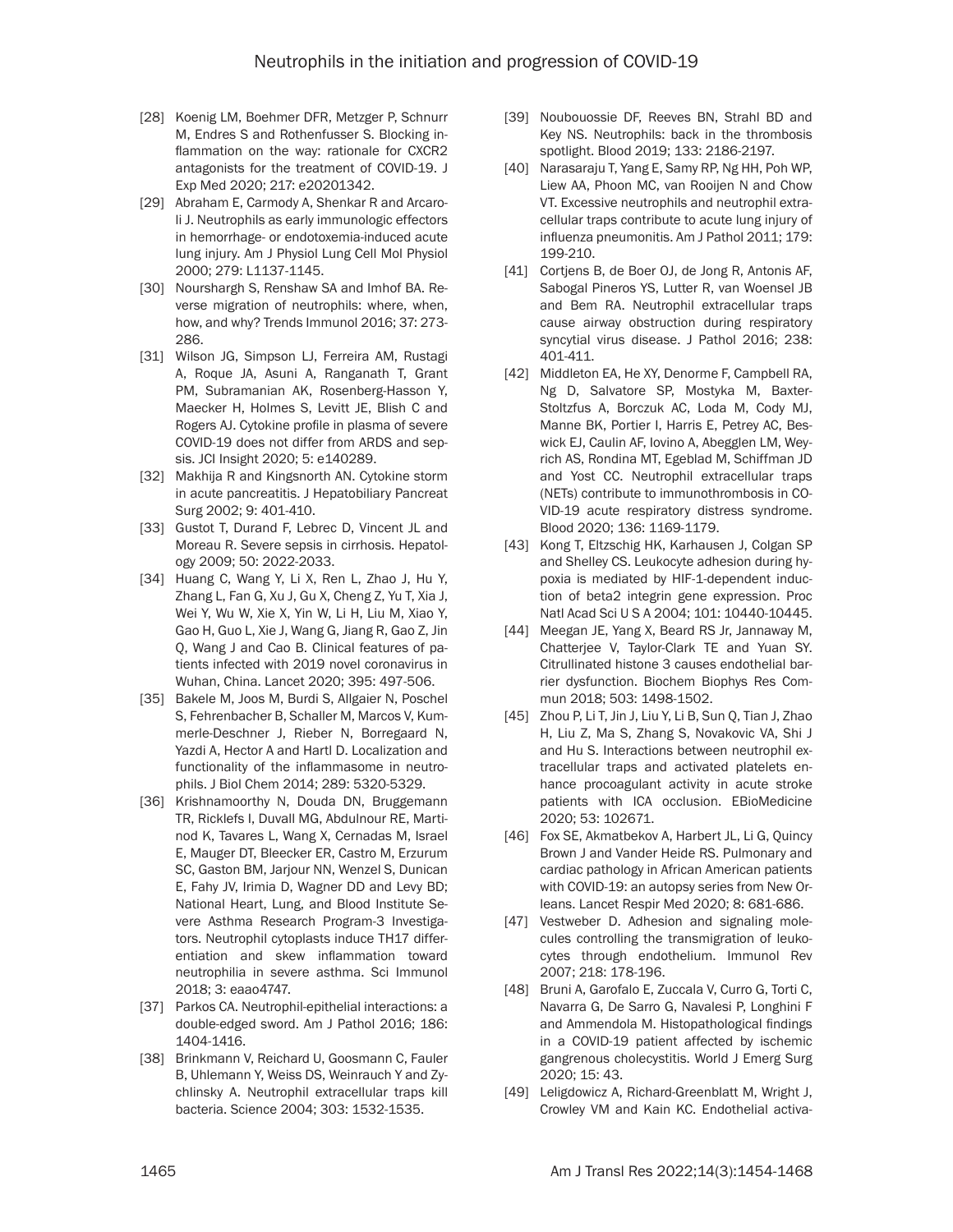tion: the ang/tie axis in sepsis. Front Immunol 2018; 9: 838.

- [50] Skendros P, Mitsios A, Chrysanthopoulou A, Mastellos DC, Metallidis S, Rafailidis P, Ntinopoulou M, Sertaridou E, Tsironidou V, Tsigalou C, Tektonidou MG, Konstantinidis T, Papagoras C, Mitroulis I, Germanidis G, Lambris JD and Ritis K. Complement and tissue factor-enriched neutrophil extracellular traps are key drivers in COVID-19 immunothrombosis. J Clin Invest 2020; 130: 6151-6157,
- [51] Bikdeli B, Madhavan MV, Jimenez D, Chuich T, Dreyfus I, Driggin E, Nigoghossian C, Ageno W, Madjid M, Guo Y, Tang LV, Hu Y, Giri J, Cushman M, Quere I, Dimakakos EP, Gibson CM, Lippi G, Favaloro EJ, Fareed J, Caprini JA, Tafur AJ, Burton JR, Francese DP, Wang EY, Falanga A, McLintock C, Hunt BJ, Spyropoulos AC, Barnes GD, Eikelboom JW, Weinberg I, Schulman S, Carrier M, Piazza G, Beckman JA, Steg PG, Stone GW, Rosenkranz S, Goldhaber SZ, Parikh SA, Monreal M, Krumholz HM, Konstantinides SV, Weitz JI and Lip GYH; Global COVID-19 Thrombosis Collaborative Group, Endorsed by the ISTH, NATF, ESVM, and the IUA, Supported by the ESC Working Group on Pulmonary Circulation and Right Ventricular Function. COVID-19 and thrombotic or thromboembolic disease: implications for prevention, antithrombotic therapy, and follow-up: JACC stateof-the-art review. J Am Coll Cardiol 2020; 75: 2950-2973.
- [52] Yago T, Liu Z, Ahamed J and McEver RP. Cooperative PSGL-1 and CXCR2 signaling in neutrophils promotes deep vein thrombosis in mice. Blood 2018; 132: 1426-1437.
- [53] Hilscher MB, Sehrawat T, Arab JP, Zeng Z, Gao J, Liu M, Kostallari E, Gao Y, Simonetto DA, Yaqoob U, Cao S, Revzin A, Beyder A, Wang RA, Kamath PS, Kubes P and Shah VH. Mechanical stretch increases expression of CXCL1 in liver sinusoidal endothelial cells to recruit neutrophils, generate sinusoidal microthombi, and promote portal hypertension. Gastroenterology 2019; 157: 193-209 e199.
- [54] Healy LD, Puy C, Itakura A, Chu T, Robinson DK, Bylund A, Phillips KG, Gardiner EE and McCarty OJ. Colocalization of neutrophils, extracellular DNA and coagulation factors during NETosis: development and utility of an immunofluorescence-based microscopy platform. J Immunol Methods 2016; 435: 77-84.
- [55] Noubouossie DF, Whelihan MF, Yu YB, Sparkenbaugh E, Pawlinski R, Monroe DM and Key NS. In vitro activation of coagulation by human neutrophil DNA and histone proteins but not neutrophil extracellular traps. Blood 2017; 129: 1021-1029.
- [56] Ammollo CT, Semeraro F, Xu J, Esmon NL and Esmon CT. Extracellular histones increase

plasma thrombin generation by impairing thrombomodulin-dependent protein C activation. J Thromb Haemost 2011; 9: 1795-1803.

- [57] Semeraro F, Ammollo CT, Morrissey JH, Dale GL, Friese P, Esmon NL and Esmon CT. Extracellular histones promote thrombin generation through platelet-dependent mechanisms: involvement of platelet TLR2 and TLR4. Blood 2011; 118: 1952-1961.
- [58] Carestia A, Rivadeneyra L, Romaniuk MA, Fondevila C, Negrotto S and Schattner M. Functional responses and molecular mechanisms involved in histone-mediated platelet activation. Thromb Haemost 2013; 110: 1035- 1045.
- [59] Cao B, Wang Y, Wen D, Liu W, Wang J, Fan G, Ruan L, Song B, Cai Y, Wei M, Li X, Xia J, Chen N, Xiang J, Yu T, Bai T, Xie X, Zhang L, Li C, Yuan Y, Chen H, Li H, Huang H, Tu S, Gong F, Liu Y, Wei Y, Dong C, Zhou F, Gu X, Xu J, Liu Z, Zhang Y, Li H, Shang L, Wang K, Li K, Zhou X, Dong X, Qu Z, Lu S, Hu X, Ruan S, Luo S, Wu J, Peng L, Cheng F, Pan L, Zou J, Jia C, Wang J, Liu X, Wang S, Wu X, Ge Q, He J, Zhan H, Qiu F, Guo L, Huang C, Jaki T, Hayden FG, Horby PW, Zhang D and Wang C. A Trial of lopinavir-ritonavir in adults hospitalized with severe COVID-19. N Engl J Med 2020; 382: 1787-1799.
- [60] Zhong H, Wang Y, Zhang ZL, Liu YX, Le KJ, Cui M, Yu YT, Gu ZC, Gao Y and Lin HW. Efficacy and safety of current therapeutic options for COVID-19 - lessons to be learnt from SARS and MERS epidemic: a systematic review and meta-analysis. Pharmacol Res 2020; Jul;157: 104872.
- [61] Liu X, Li Z, Liu S, Sun J, Chen Z, Jiang M, Zhang Q, Wei Y, Wang X, Huang YY, Shi Y, Xu Y, Xian H, Bai F, Ou C, Xiong B, Lew AM, Cui J, Fang R, Huang H, Zhao J, Hong X, Zhang Y, Zhou F and Luo HB. Potential therapeutic effects of dipyridamole in the severely ill patients with COV-ID-19. Acta Pharm Sin B 2020; 10: 1205- 1215.
- [62] Lin L, Lu L, Cao W and Li T. Hypothesis for potential pathogenesis of SARS-CoV-2 infection-a review of immune changes in patients with viral pneumonia. Emerg Microbes Infect 2020; 9: 727-732.
- [63] O'Shea JJ, Schwartz DM, Villarino AV, Gadina M, McInnes IB and Laurence A. The JAK-STAT pathway: impact on human disease and therapeutic intervention. Annu Rev Med 2015; 66: 311-328.
- [64] Cao Y, Wei J, Zou L, Jiang T, Wang G, Chen L, Huang L, Meng F, Huang L, Wang N, Zhou X, Luo H, Mao Z, Chen X, Xie J, Liu J, Cheng H, Zhao J, Huang G, Wang W and Zhou J. Ruxolitinib in treatment of severe coronavirus disease 2019 (COVID-19): a multicenter, singleblind, randomized controlled trial. J Allergy Clin Immunol 2020; 146: 137-146, e133.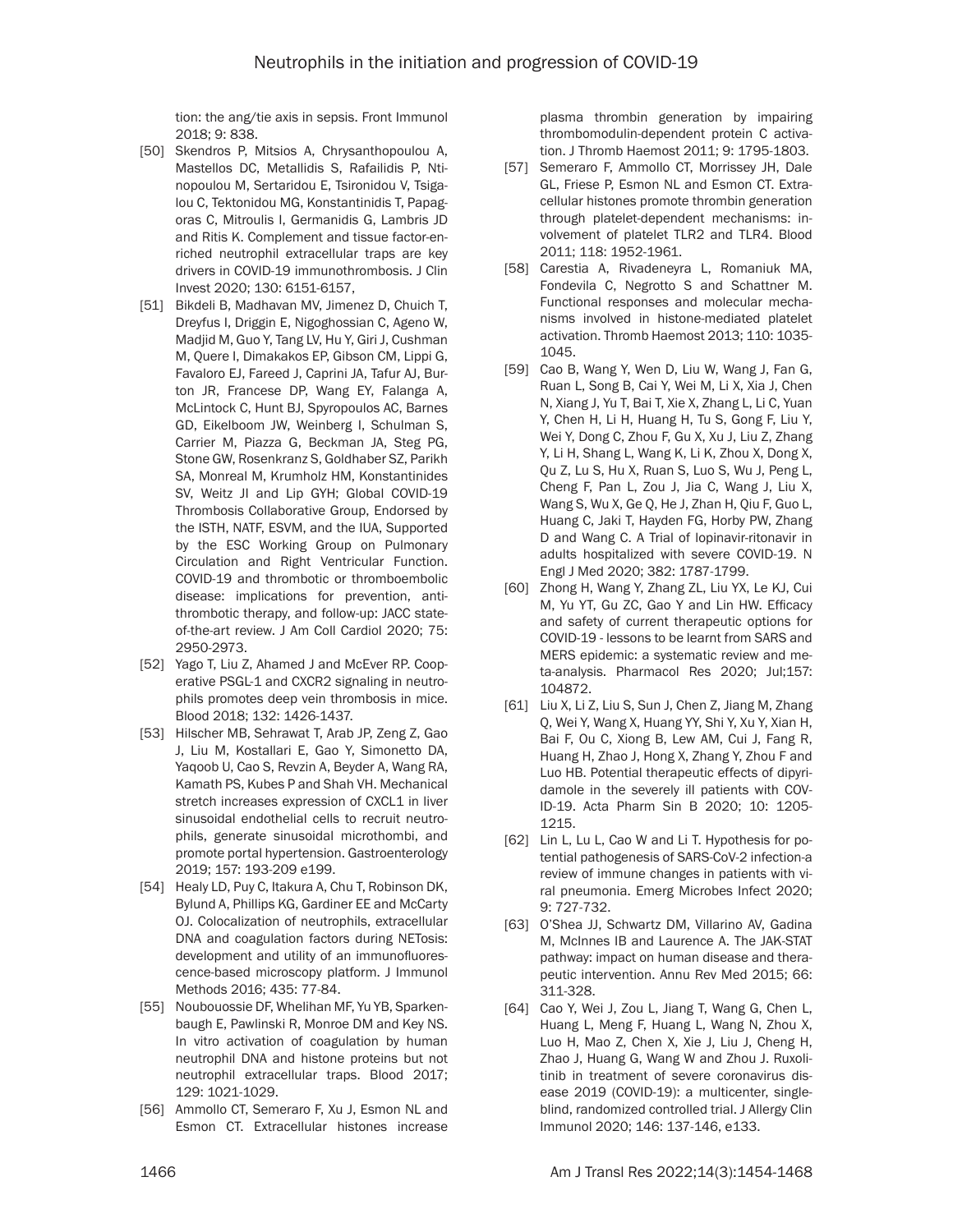- [65] Lipsky PE, van der Heijde DM, St Clair EW, Furst DE, Breedveld FC, Kalden JR, Smolen JS, Weisman M, Emery P, Feldmann M, Harriman GR and Maini RN; Anti-Tumor Necrosis Factor Trial in Rheumatoid Arthritis with Concomitant Therapy Study Group. Infliximab and methotrexate in the treatment of rheumatoid arthritis. Anti-tumor necrosis factor trial in rheumatoid arthritis with concomitant therapy study Group. N Engl J Med 2000; 343: 1594-1602.
- [66] Cohen BL and Sachar DB. Update on anti-tumor necrosis factor agents and other new drugs for inflammatory bowel disease. BMJ 2017; 357: j2505.
- [67] Garbers C, Heink S, Korn T and Rose-John S. Interleukin-6: designing specific therapeutics for a complex cytokine. Nat Rev Drug Discov 2018; 17: 395-412.
- [68] Montesarchio V, Parella R, Iommelli C, Bianco A, Manzillo E, Fraganza F, Palumbo C, Rea G, Murino P, De Rosa R, Atripaldi L, D'Abbraccio M, Curvietto M, Mallardo D, Celentano E, Grimaldi AM, Palla M, Trojaniello C, Vitale MG, Million-Weaver SL and Ascierto PA. Outcomes and biomarker analyses among patients with COVID-19 treated with interleukin 6 (IL-6) receptor antagonist sarilumab at a single institution in Italy. J Immunother Cancer 2020; 8: e001089.
- [69] Frangou E, Chrysanthopoulou A, Mitsios A, Kambas K, Arelaki S, Angelidou I, Arampatzioglou A, Gakiopoulou H, Bertsias GK, Verginis P, Ritis K and Boumpas DT. REDD1/autophagy pathway promotes thromboinflammation and fibrosis in human systemic lupus erythematosus (SLE) through NETs decorated with tissue factor (TF) and interleukin-17A (IL-17A). Ann Rheum Dis 2019; 78: 238-248.
- [70] Manenti L, Urban ML, Maritati F, Galetti M and Vaglio A. Complement blockade in ANCA-associated vasculitis: an index case, current concepts and future perspectives. Intern Emerg Med 2017; 12: 727-731.
- [71] Ma H, Liu C, Shi B, Zhang Z, Feng R, Guo M, Lu L, Shi S, Gao X, Chen W and Sun L. Mesenchymal stem cells control complement C5 activation by factor H in lupus nephritis. EBioMedicine 2018; 32: 21-30.
- [72] Diurno F, Numis FG, Porta G, Cirillo F, Maddaluno S, Ragozzino A, De Negri P, Di Gennaro C, Pagano A, Allegorico E, Bressy L, Bosso G, Ferrara A, Serra C, Montisci A, D'Amico M, Schiano Lo Morello S, Di Costanzo G, Tucci AG, Marchetti P, Di Vincenzo U, Sorrentino I, Casciotta A, Fusco M, Buonerba C, Berretta M, Ceccarelli M, Nunnari G, Diessa Y, Cicala S and Facchini G. Eculizumab treatment in patients with COV-ID-19: preliminary results from real life ASL Napoli 2 Nord experience. Eur Rev Med Pharmacol Sci 2020; 24: 4040-4047.
- [73] Guichard MJ, Kinoo D, Aubriot AS, Bauwens N, Gougue J, Vermeulen F, Lebecque P, Leal T and Vanbever R. Impact of PEGylation on the mucolytic activity of recombinant human deoxyribonuclease I in cystic fibrosis sputum. Clin Sci (Lond) 2018; 132: 1439-1452.
- [74] Benmerzoug S, Rose S, Bounab B, Gosset D, Duneau L, Chenuet P, Mollet L, Le Bert M, Lambers C, Geleff S, Roth M, Fauconnier L, Sedda D, Carvalho C, Perche O, Laurenceau D, Ryffel B, Apetoh L, Kiziltunc A, Uslu H, Albez FS, Akgun M, Togbe D and Quesniaux VFJ. STING-dependent sensing of self-DNA drives silica-induced lung inflammation. Nat Commun 2018; 9: 5226.
- [75] Macanovic M, Sinicropi D, Shak S, Baughman S, Thiru S and Lachmann PJ. The treatment of systemic lupus erythematosus (SLE) in NZB/W F1 hybrid mice; studies with recombinant murine DNase and with dexamethasone. Clin Exp Immunol 1996; 106: 243-252.
- [76] Weber AG, Chau AS, Egeblad M, Barnes BJ and Janowitz T. Nebulized in-line endotracheal dornase alfa and albuterol administered to mechanically ventilated COVID-19 patients: a case series. Mol Med 2020; 26: 91.
- [77] Apostolidou E, Skendros P, Kambas K, Mitroulis I, Konstantinidis T, Chrysanthopoulou A, Nakos K, Tsironidou V, Koffa M, Boumpas DT and Ritis K. Neutrophil extracellular traps regulate IL-1beta-mediated inflammation in familial Mediterranean fever. Ann Rheum Dis 2016; 75: 269-277.
- [78] Döring G. The role of neutrophil elastase in chronic inflammation. Am J Respir Crit Care Med 1994; 150: S114-117.
- [79] Lee WL and Downey GP. Leukocyte elastase: physiological functions and role in acute lung injury. Am J Respir Crit Care Med 2001; 164: 896-904.
- [80] Watanabe R, Matsuyama S, Shirato K, Maejima M, Fukushi S, Morikawa S and Taguchi F. Entry from the cell surface of severe acute respiratory syndrome coronavirus with cleaved S protein as revealed by pseudotype virus bearing cleaved S protein. J Virol 2008; 82: 11985- 11991.
- [81] Tagami T, Tosa R, Omura M, Fukushima H, Kaneko T, Endo T, Rinka H, Murai A, Yamaguchi J, Yoshikawa K, Saito N, Uzu H, Kase Y, Takatori M, Izumino H, Nakamura T, Seo R, Kitazawa Y, Sugita M, Takahashi H, Kuroki Y, Irahara T, Kanemura T, Yokota H and Kushimoto S. Effect of a selective neutrophil elastase inhibitor on mortality and ventilator-free days in patients with increased extravascular lung water: a post hoc analysis of the PiCCO pulmonary edema study. J Intensive Care 2014; 2: 67.
- [82] Stockley R, De Soyza A, Gunawardena K, Perrett J, Forsman-Semb K, Entwistle N and Snell